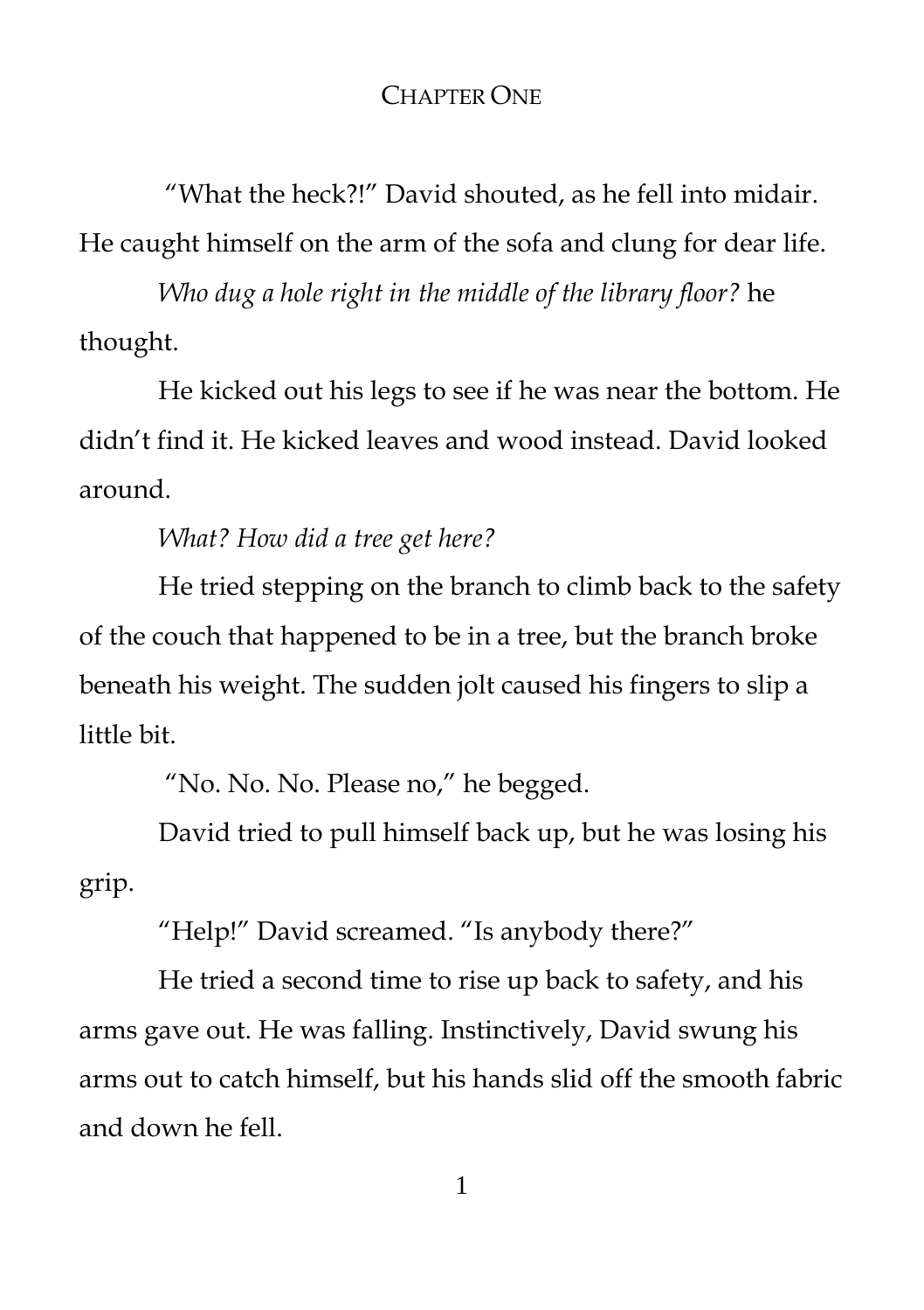David's fall was not a smooth one. As he fell, he got smacked, scratched, and beat the whole trip down by he didn't know what.

David's life didn't flash before his eyes. All he could see was the grass below grow closer and closer. He tried reaching out for anything to grab onto. but only got handfuls of leaves in return. David could see the features of the ground floor get clearer and clearer until – *slam!* – David crash landed into a coffee table. In case you are wondering, coffee tables are not the most comfortable objects to break your fall.

With the wind knocked out of him, David focused his attention on breathing precious air instead of the details of this very unusual situation. Gradually, as more oxygen traveled to his brain, he could think again. He tilted his head from side to side, noticing some of his surroundings.

*Did I just smash into a coffee table?* David observed more of his current environment. He saw grass, trees, and leaves. *Did I just smash into a coffee table in the middle of a forest?*

"What on earth is going on?" David said to himself.

On his back with pieces of shattered wood underneath him, David looked up at the tree he had recently exited.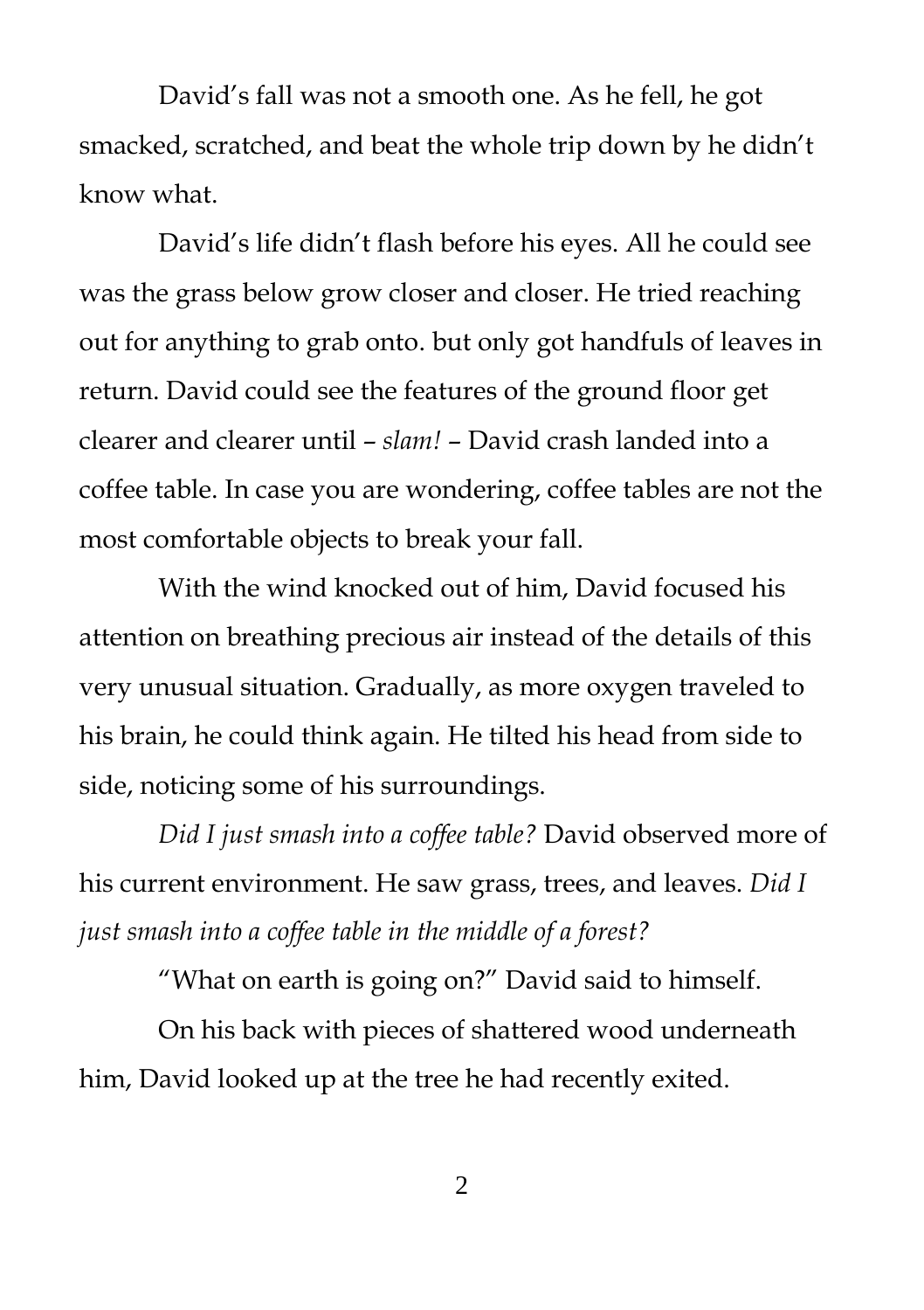"Is that a couch?" David knew they didn't belong in trees, but there it was. That must be what he fell out of when he woke up.

David gently sat up and put his hand to his head. Where he touched his head stung. David let out a surprised yelp. *Did I injure myself in the fall?* For some reason, he felt that the bump on his head must have come from something else. But just what, David couldn't remember.

Taking in his surroundings, David found himself in a clearing surrounded by a dense wall of trees. He looked at the handful of leaves, and he felt the wet spiky grass beneath his feet. Slowly, the thought formed in his mind. He shook it away, but it reformed even faster. Eventually, he just had to say it.

"I don't think I'm in Mr. Linden's Library anymore."

Was this a prank?

"Hello?" David called out. "Mr. Linden?"

He looked around, but there was no response. Mr. Linden wouldn't have moved a sleeping boy into the middle of a forest and up into a tree. Granted, Mr. Linden did have a reputation for having weird habits, and David honestly didn't know him that well yet, but he could feel this wasn't something that man would do.

3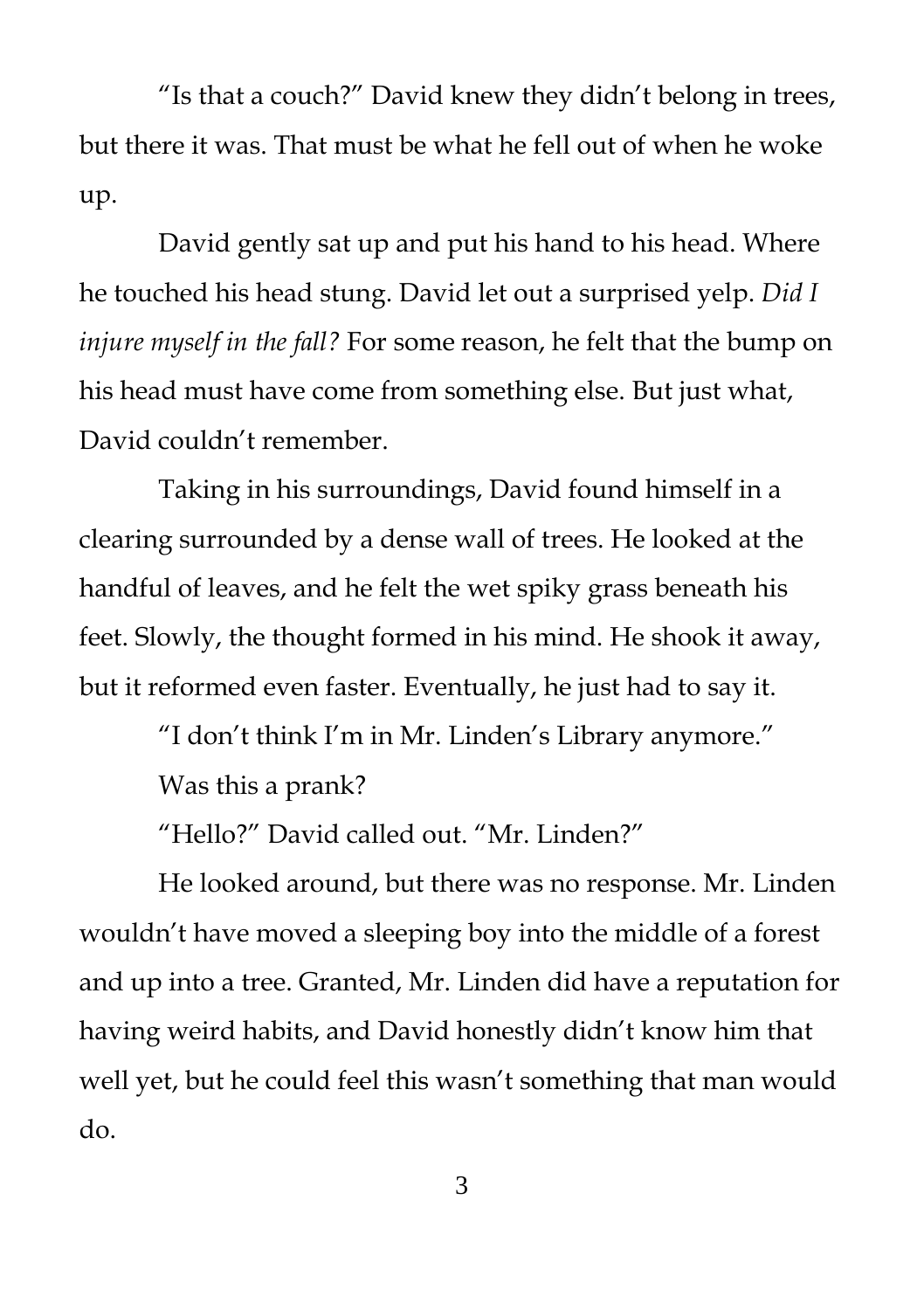Maybe his school friends? It had to be.

"Guys?" David tried again. "Okay, you had your fun. You can come out now."

David didn't think falling out of a tree was really that fun, but it was the type of prank his friends would pull on him for abandoning them this summer to stay with Mr. Linden instead of lounging by the pool, riding bikes to the movies, or playing summer league lacrosse. "I'm the one who was abandoned, not you," he muttered.

"Guys?"

Still no answer.

David got to his feet and studied the large tree in front of him. He circled it to get a better view. He looked at the intricate branches of the old wooden beast. David liked his friends, but he admitted, "There is no way they could have pulled this off."

Instead of spending too much time imagining how a bunch of high-schoolers could manage to get a couch and a boy out of a house, into the woods, and up into a tree without that boy waking up, David decided he needed to shift his focus to more pressing matters. First, he was still in his T-shirt and pajama pants that he went to bed in last night. The crisp morning dew on his bare feet was starting to feel uncomfortable. Second,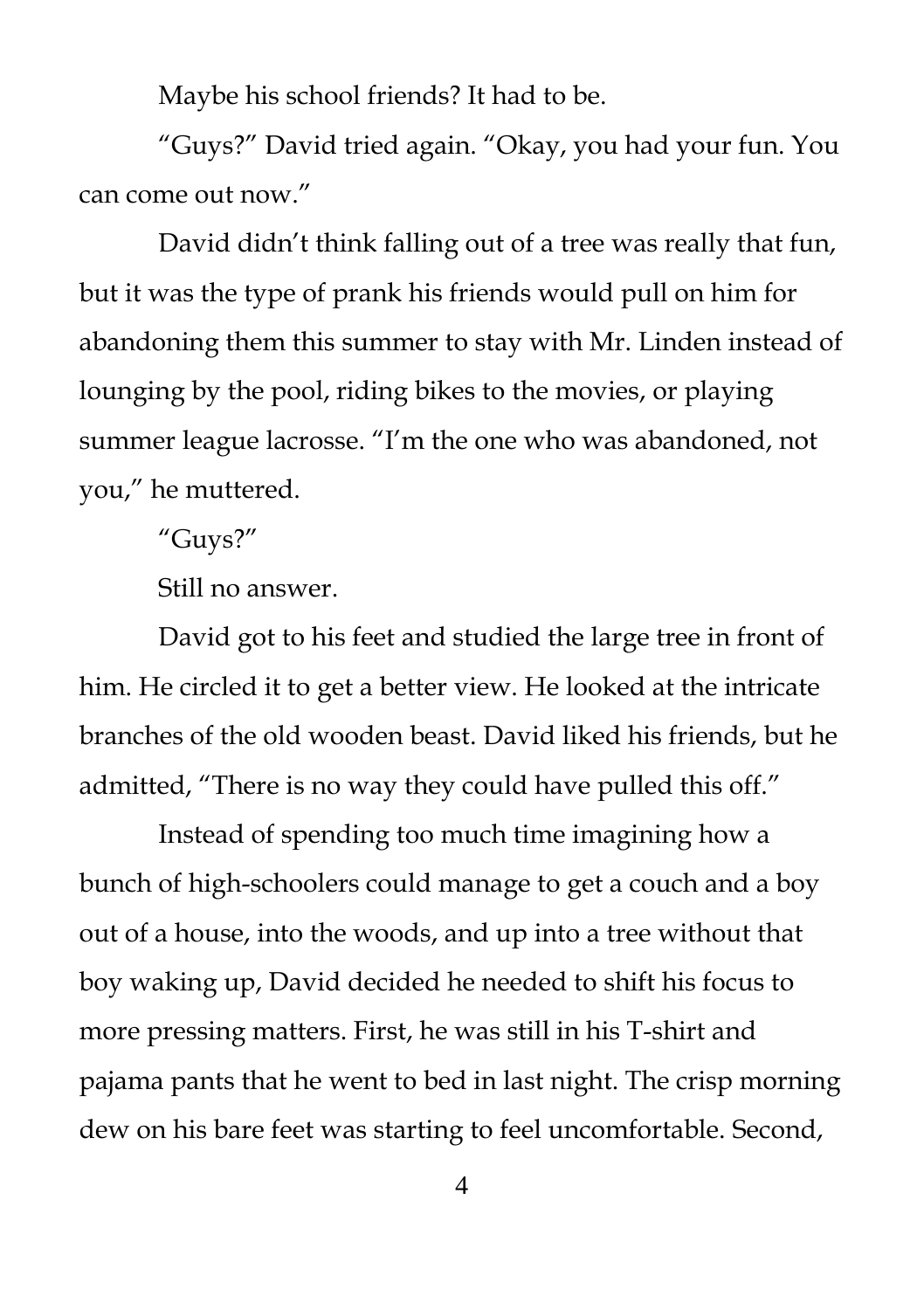he needed to figure out where he was. Most likely he was still somewhere on the grounds of Mr. Linden's estate, but David had not yet gone exploring. The only way to find out was to start walking. *But which way?*

David scanned the wall of trees around him hoping to find traces of the roof or a chimney from Mr. Linden's mansion or at least find the hints of a trail. No luck. While circling the clearing, David forgot to look where he was stepping and stepped on a jagged piece of what used to be a table.

"Ouch," he yelled.

David jumped back, slipped on the wet grass, and fell back onto the pile of broken wood a second time.

"Twice in one day!"

Someone giggled nearby. David sat up quickly and spun his head around in all directions. "Hello?" More giggling. "Is someone there?" he called out. The giggling was coming from another direction now. "I have a weapon."

"No, you don't," a small voice said.

David turned around again and saw a young girl leaning against a tree, her long hair in braided pigtails pouring over her shoulders. She was short and skinny, but also slightly rough and tan. She was a little girl, make no mistake, but David had the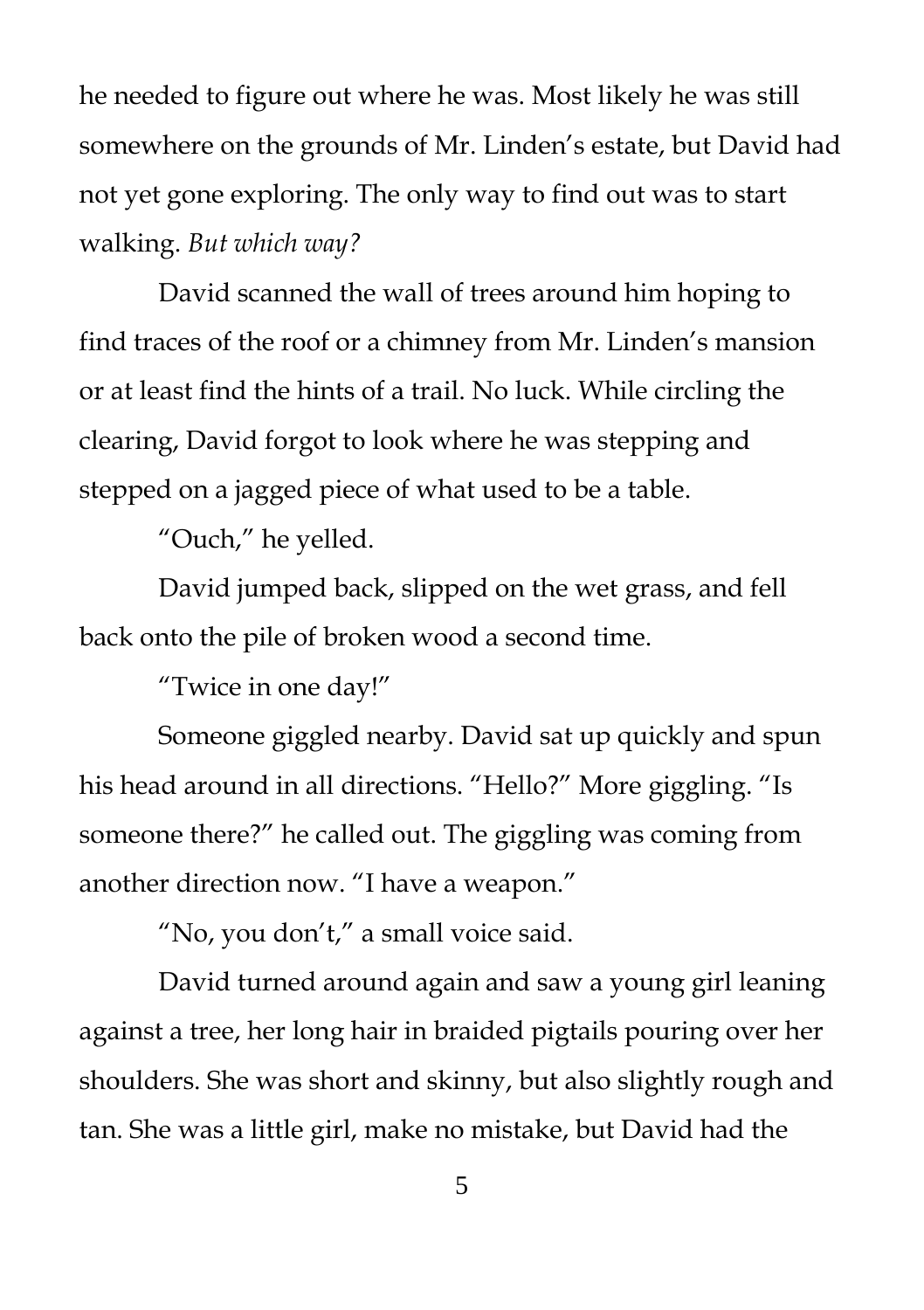feeling this tomboy in shirt and ripped shorts could definitely prove her worth if the time came.

She spoke again. "I checked you while you were sleeping. You have nothing on you. Nothing of value anyway."

David felt silly to still be wearing his pajamas.

"Who are you?" he asked. "Where am I?"

"You don't know where you are? These are the woods of Ethelrod. Don't you recognize them?"

Ethelrod? David was admittedly new to the area, but he had never heard of such a place. Then again, maybe there were forests all over that had official names he never knew of or cared to read about.

"Look, do you know a Mr. Linden? Can you tell me how to get back to his place?" David asked.

"I don't know who that is," she replied.

This was frustrating. He tried an easier question, silly as it sounded in his head. "Can you at least confirm I'm still in Michigan?" That question should be a no-brainer for a little girl like this.

She stared blankly. "What's a Michigan?" Looks like it wasn't that simple after all.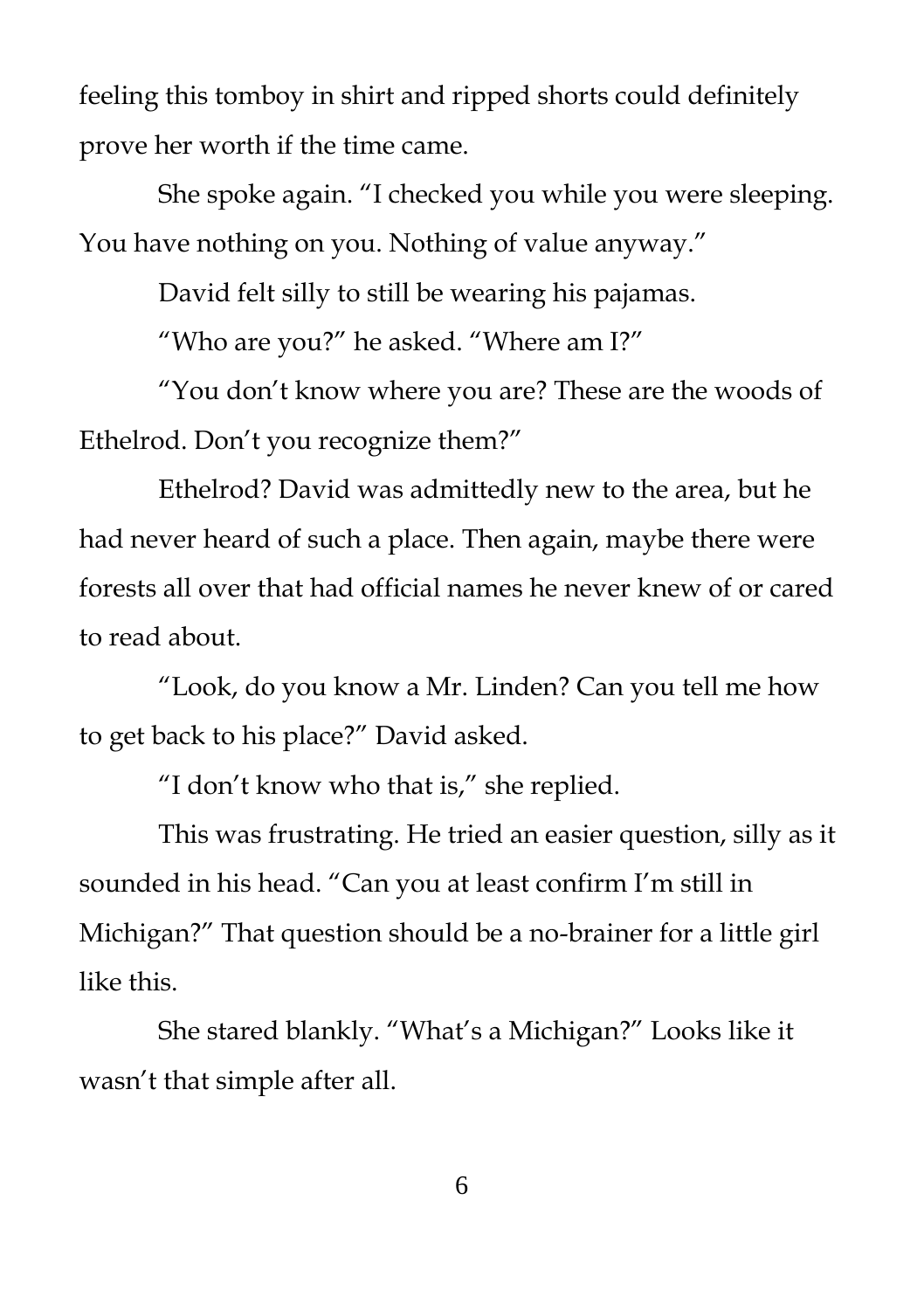"A state…" The girl showed no recognition. "In the United States of America…" Nothing. "Okay, what did you say this place was called again?"

"Ethelrod," she answered. David could see a slight change coming over the girl's face. "Haven't you ever heard of it?"

"Of course not," David said. Ethelrod? Was there really such a place? If it was local, he'd never heard of it. If it was a city or a country, the same applied. Was this a place he should know about? Maybe if David had read more, he might have heard about it. What kind of name was Ethelrod? "Where am I? What is Ethelrod? Who are you?" he asked again.

"Then…then you are a visitor." Her body seemed to tense. "Quick, what is your name?"

"Hold on. I asked you first. Tell me your name," David demanded.

"My name is Gretchen," she answered. "Are you a visitor?" Gretchen inched backward with slow footsteps. "I've been told all visitors are hurtful and should not be trusted."

David gave in. "Well, I am a visitor, but I promise I won't hurt you. I have no idea where I am. My name is David."

She relaxed. "Well, David, we need to get you to the king. All visitors must see the king, but I'll admit we haven't had any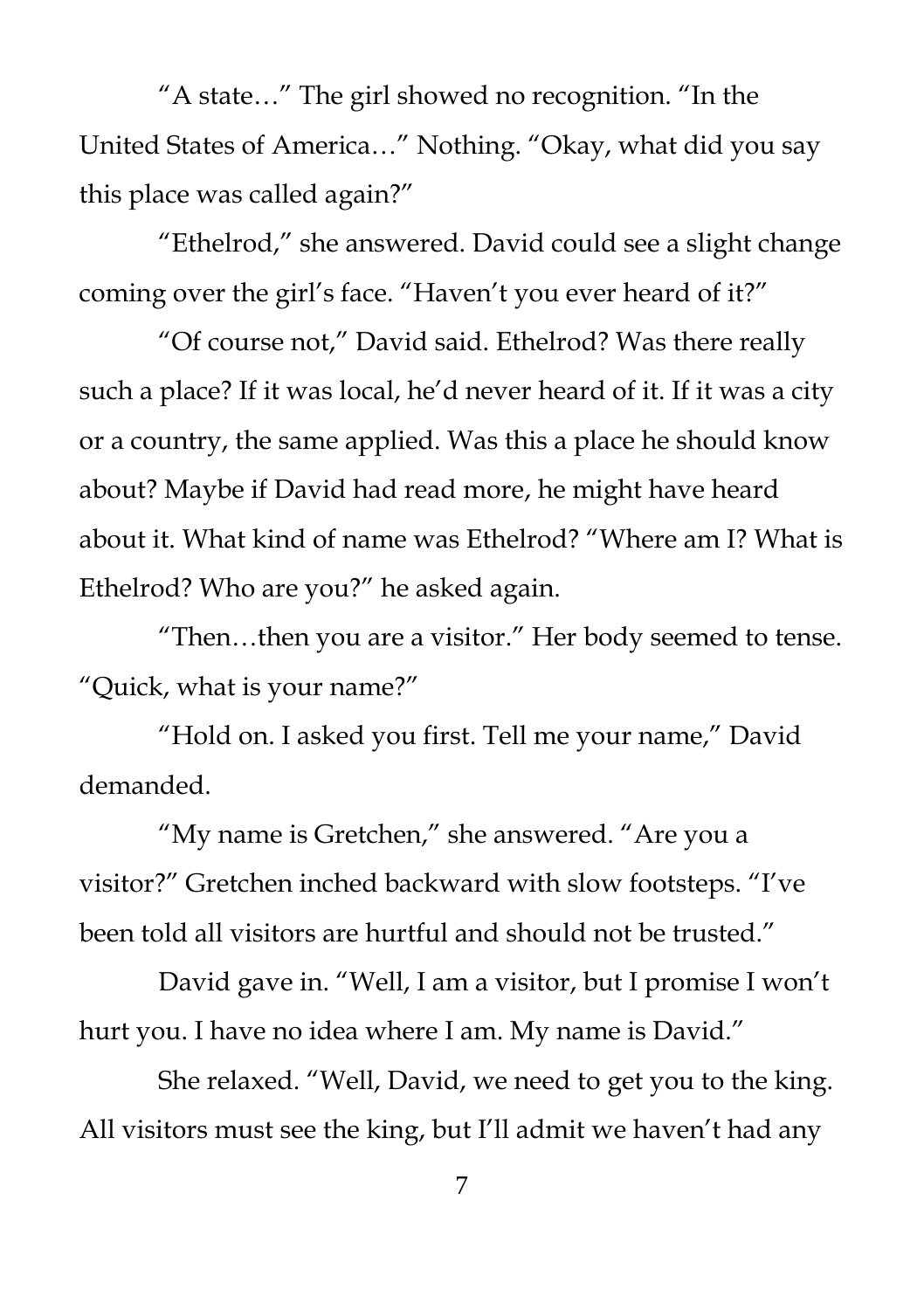visitors to these parts for quite some time. And the country is not very welcoming to them."

King? Country? If this was still part of a childish prank, it had gone on long enough. What were the odds that his friends had knocked him on the head and transported him on some cargo plane to another location? It would explain the bump on his head, but no way. His friends weren't that good. Or that rich. This girl obviously had to have something wrong with her. He needed to leave now and find his way back.

"To the king?" David questioned. "I'm not seeing any king. I need to get home. Now."

"But you must!" Gretchen exclaimed. "It's a custom. Just come with me, and everything will be fine."

"Yeah, that doesn't sound like something I'm going to do."

"We aren't allowed to just let visitors to Ethelrod wander around. If we find one, it is the law in this land to bring them straight to the king. Come on, let's go." For a little girl, she was pretty sure of herself. She had no problem telling a boy clearly more than a decade older than her what to do.

"The law of the land? I am not from this land," David debated. "I'm not even sure I believe you. I'm still in Mr.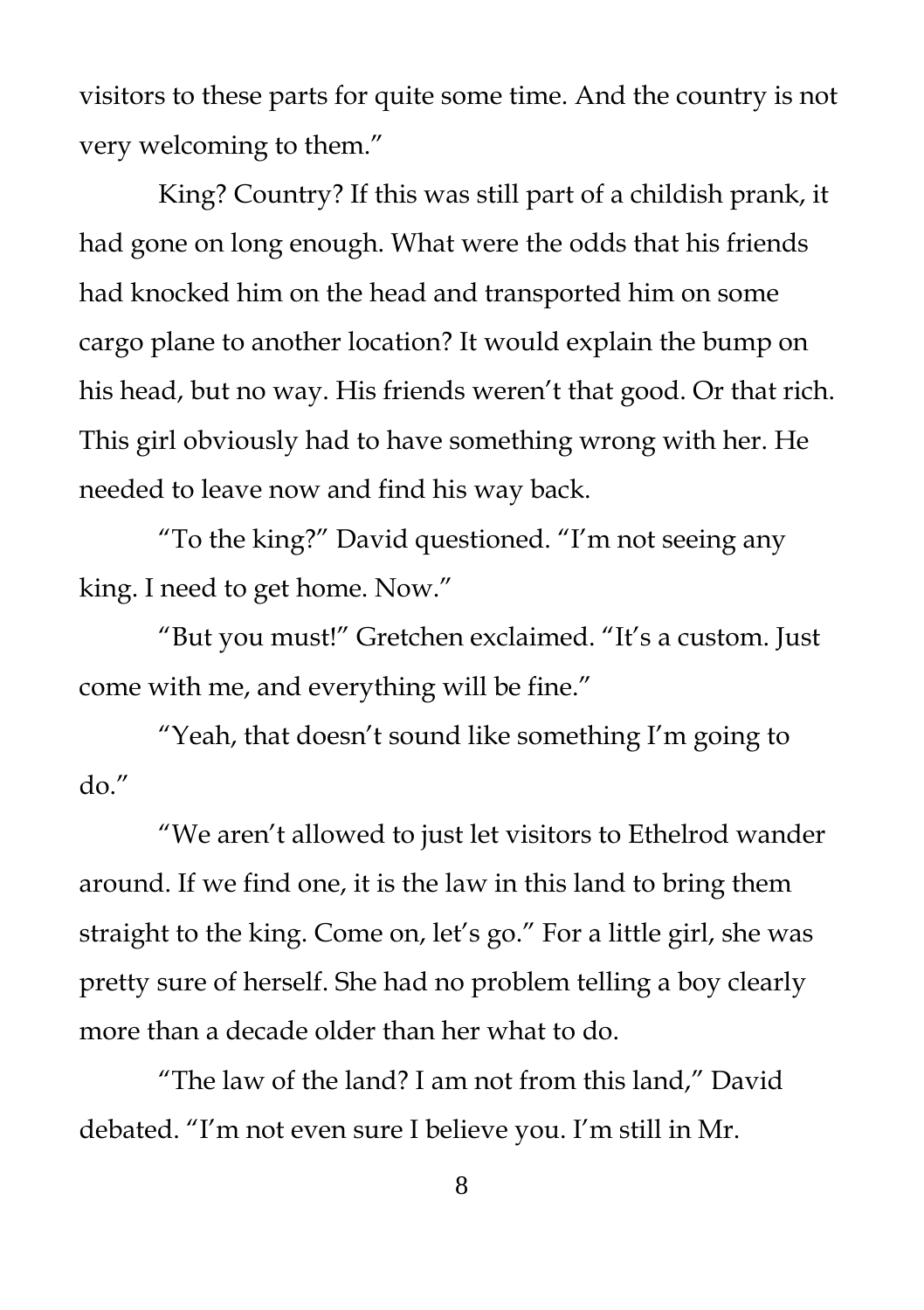Linden's backyard somewhere. I have to be. And I am going to find my way back, with or without your help."

"But in Ethelrod—" she started.

David interrupted. "There is no such place as Ethelrod! I'm going home."

David turned and walked away quickly into the thickness of the woods, leaving the little delusional girl behind him.

## CHAPTER TWO

David fought through strong branches and kicked his way past thick undergrowth. He didn't know where he was going, but it had to be better than following a little girl into the hands of a king who ruled a country with a crazy made up name that hated visitors. No, thank you.

David tried to follow a straight line. Eventually he would hit the end of the forest or a road or something that would help him find his way. What he did find, however, was not as useful. Unsure of the sound, David walked toward what he thought was a highway, only to find a vast and thundering river. There was no way across, and it looked like the river went on for miles.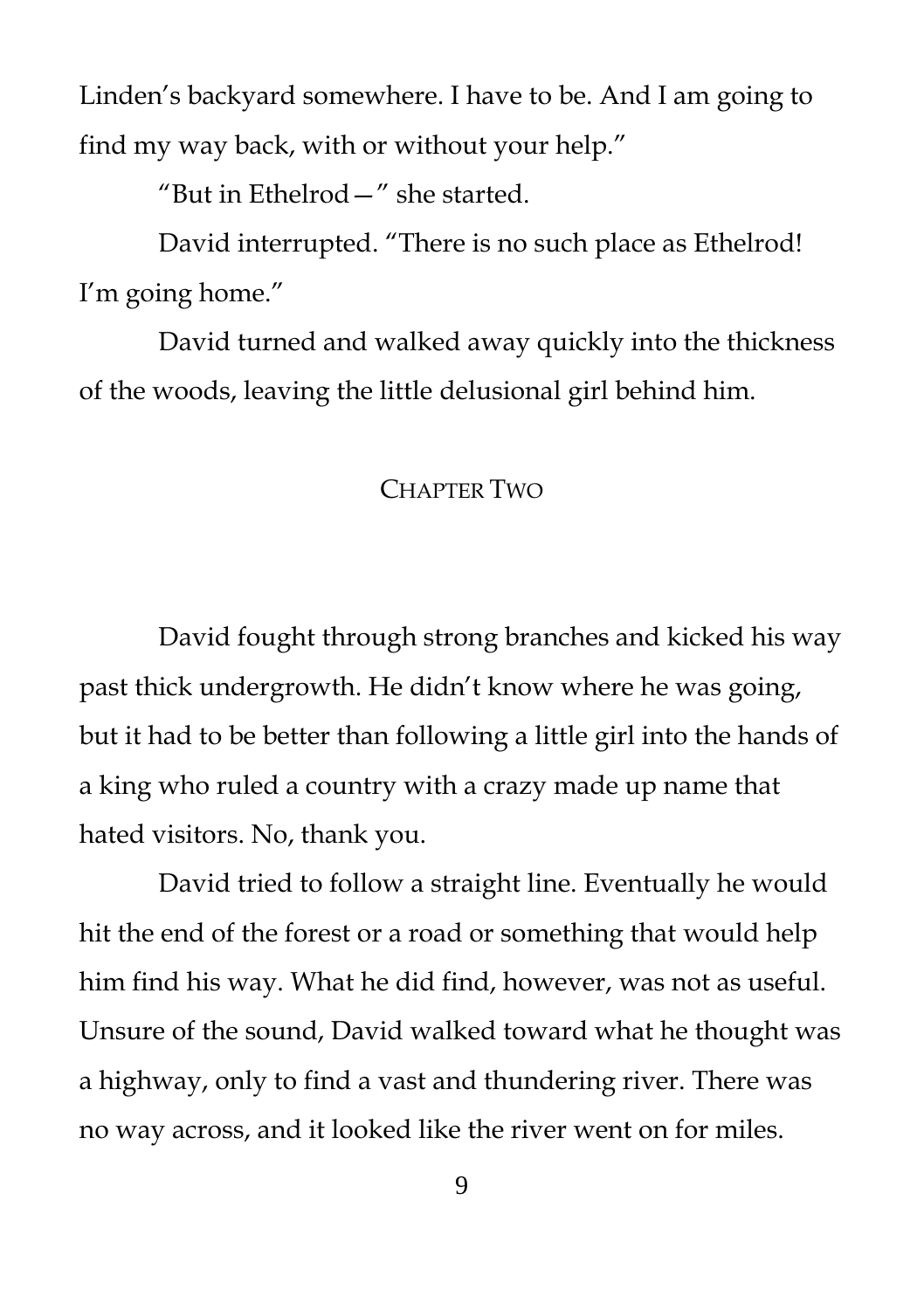Even though David didn't grow up living near Mr. Linden, he was positive there weren't any rivers like this in the area. Well, he was pretty sure. Was he sure? If only he had actually read his geography book, he might have known more that could tell him where he was and how to get back. Maybe that textbook was more useful than he originally thought, but in his defense, that class was unbearable.

\*\*\*

Only a week ago, before waking up in the middle of the woods, David had been sitting in class, bored out of his mind. Ticking off minutes in his notebook wasn't the most stimulating activity David could think of, but it was better than what everyone else was doing. While the teacher wrote notes on the board, the students were asked to read from their required novels. David hated reading. He felt that watching the clock and adding dashes to the margin of his notebook would be a much better use of his time.

David crossed out the number five. Five minutes left in class.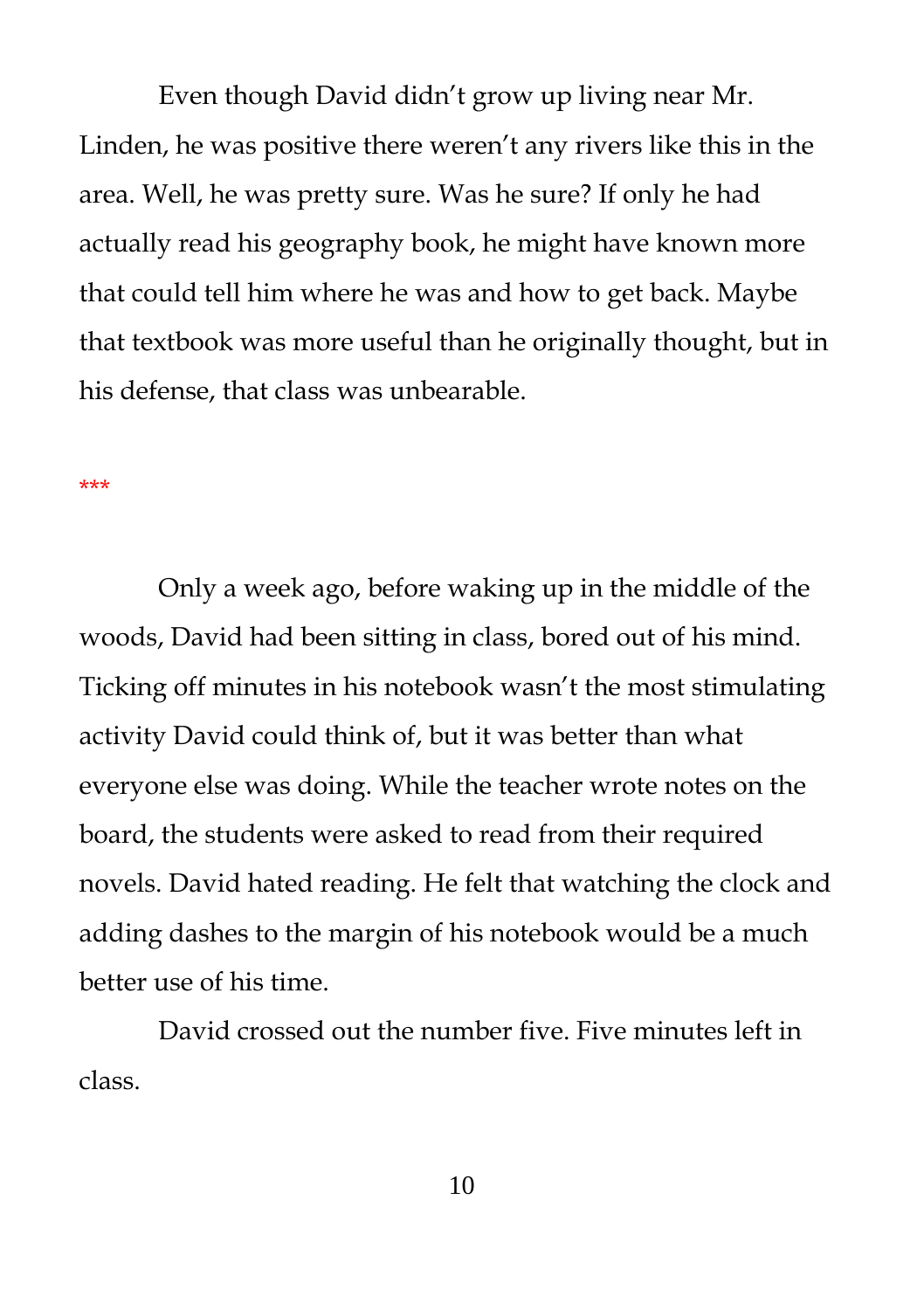He didn't dislike others who read. He didn't have a problem with that; reading just wasn't for him. Why should he read two or three hundred pages to learn a lesson the teacher will just tell him later in class? Why put in all of that extra effort when there were more important things to worry about, like keeping his A in chemistry or the upcoming lacrosse playoffs?

David crossed out the number four. Four minutes left in class.

David preferred television and video games, where the action and characters were right there on the screen in front of him. When he read books, they were just black and white symbols on pages. Words didn't really mean much to him. He couldn't follow along with the books his teachers chose and was never able to visualize the setting or the characters, which made it even harder to figure out who was who and what was happening. It was a struggle for something that wasn't even really worth it in the long run. Boring.

David crossed out three. Three minutes.

David had more important things to do, like count down the minutes until the end of class. Then, he would be free from the school day, and he could do what he wanted. And in just a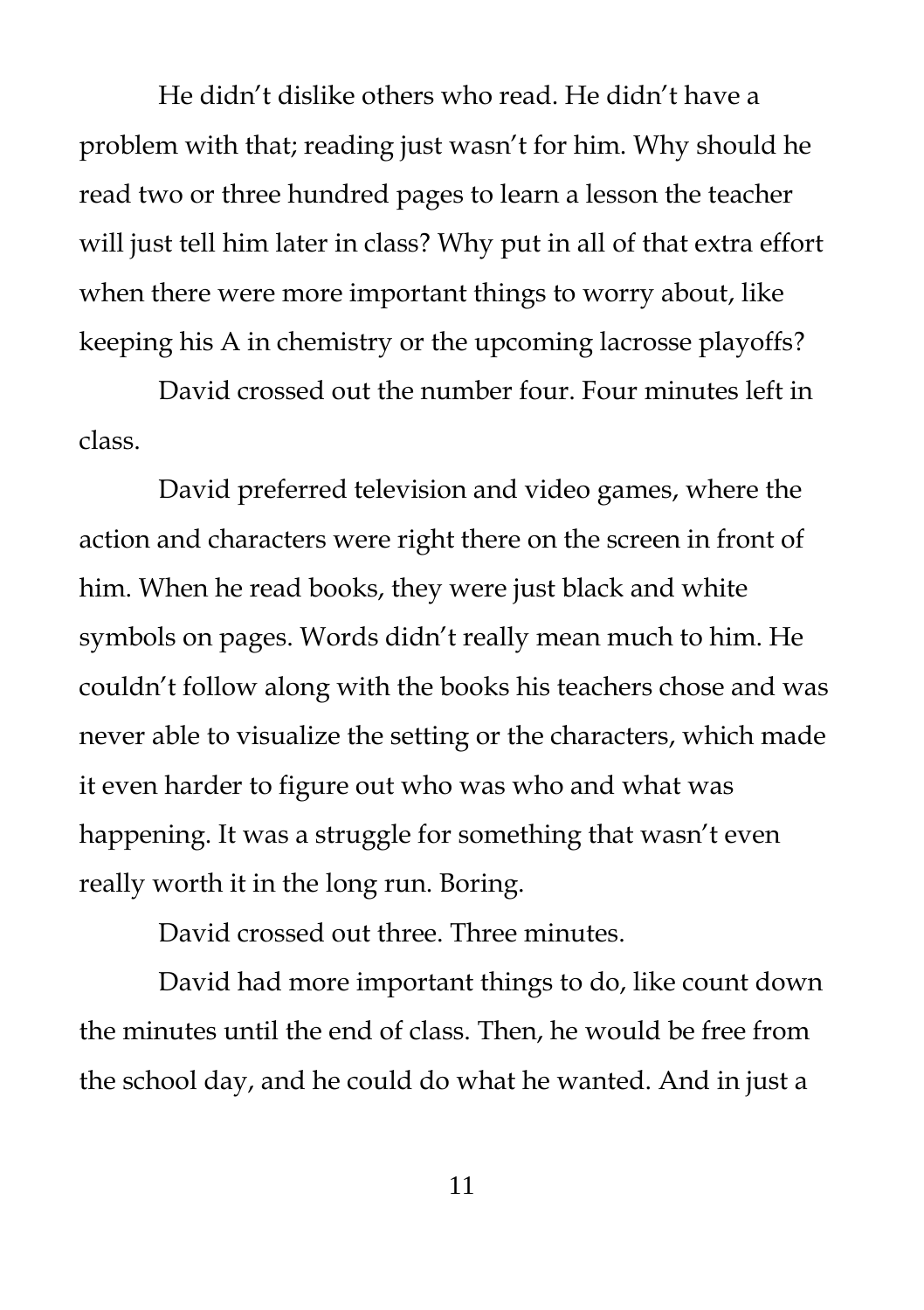few more days, it would be summer vacation, when David wouldn't be expected to read or think for a few months.

Two. Two minutes.

Finally, the bell rang and students packed the halls, eager to be anywhere but there. David was almost trampled by a group sprinting out of the biology lab where a stink bomb had just gone off. He politely held the door open for a female teacher and continued to hold it open for another soul in need, a student carrying a pile of books and crumpled papers that was whispering frantically to himself, worried about the upcoming finals. David just shook his head at the poor fellow putting so much time and effort preparing for a few short hours of his life. David wasn't a lazy kid; things just came easier to him so he was able to work less and focus on the things he actually wanted to do instead. This did not include rereading chapters upon chapters of uninteresting texts for school.

"Hey, Dave! Wait up!" Paul ran through the crowd. David noticed that Paul had fallen asleep in the last class and missed the bell. David had wondered whether or not his friend would make it to the bus on time. "Do you have a geography textbook I can borrow?"

12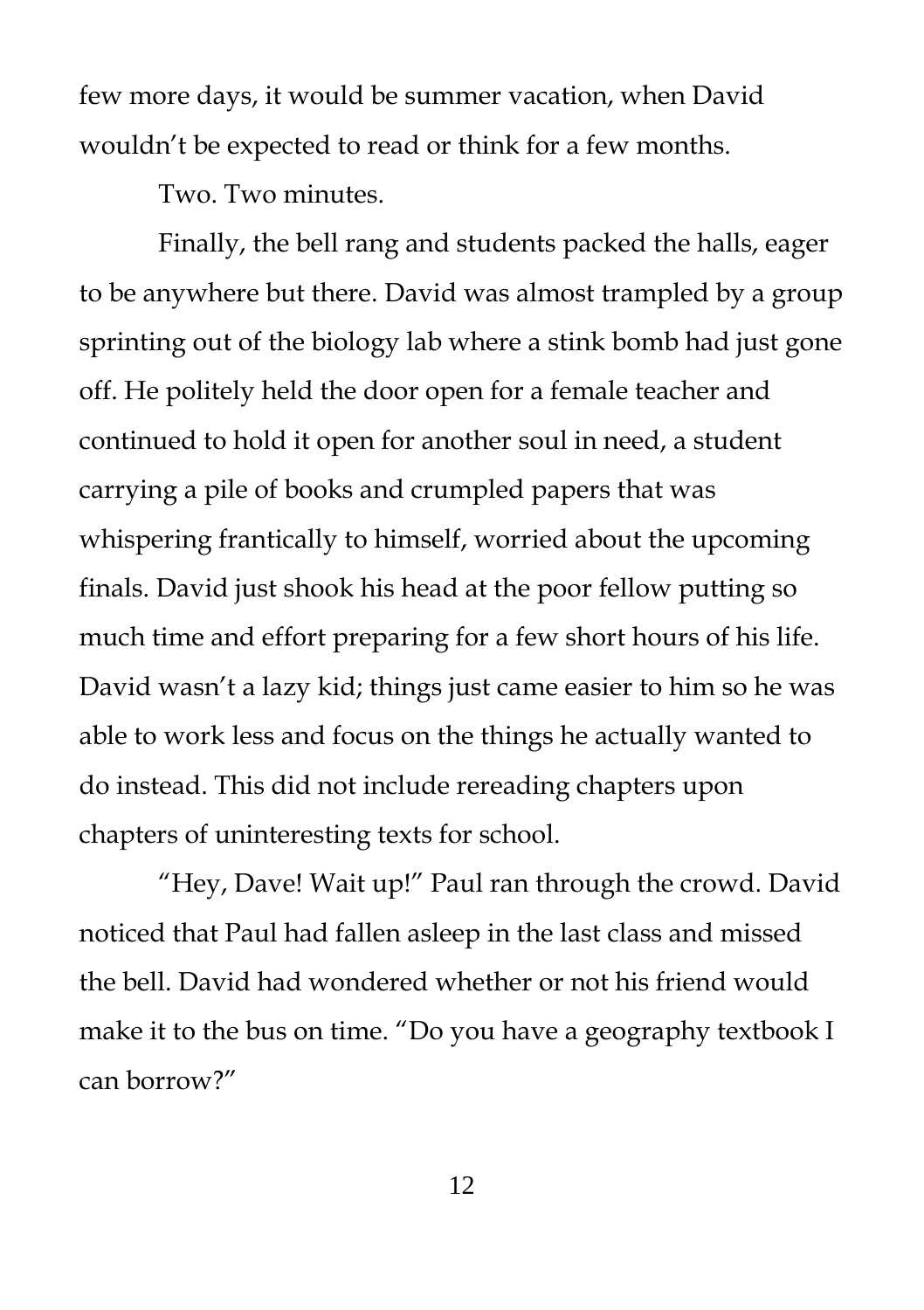"Yeah, sure," David replied. "Come with me to my locker to get it."

Paul followed. "You sure you don't need it? It's the first final this week."

"No, I haven't used that thing all year." Paul looked at David in disbelief. David explained, "Everything we need to know is from class. As long as I take notes, pay attention, and ask questions, I can get away perfectly fine without ever opening the darn thing."

"But what about all of the applications and stuff for the exam?" Paul asked.

"I'll figure something out. I always do," David said. "I get good grades, so why spend more time reading? What good has that ever gotten me?"

Paul shrugged. "I guess you're right. You have better grades than me, so something must be working."

They reached David's locker, and David put in his combination. Paul asked, "What about English class? What about all those novels? Some of them were pretty good."

David joked, "Yeah, I liked their summaries online." Paul laughed. "But let's be honest, when am I ever going to have a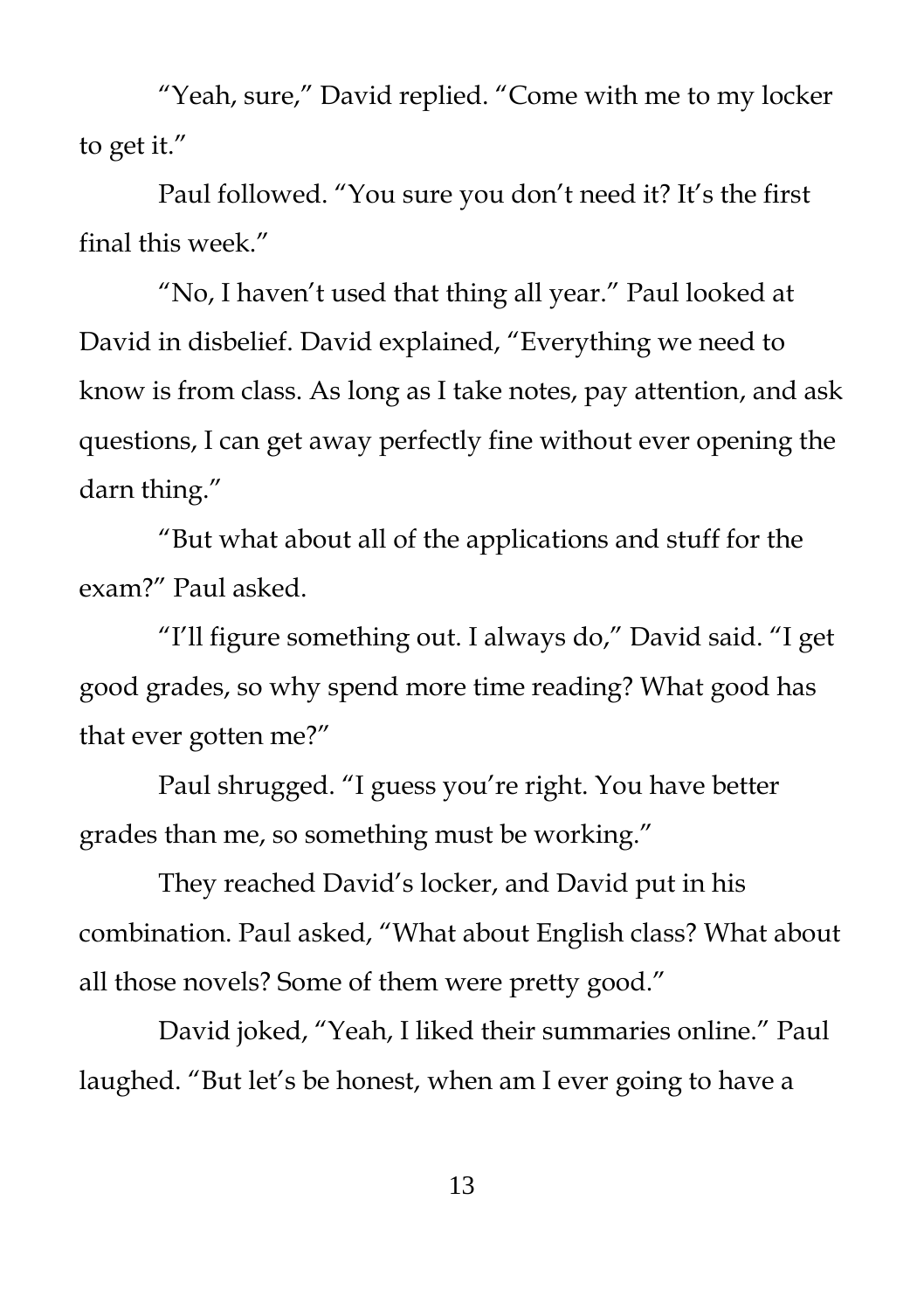conversation about Charles Dickens or Jane Austen these days? Give me math and science, stuff I can actually use."

David took out his hardcover geography textbook, whose spine had never been broken, and handed it to Paul. "Keep it. I can make it the last few days without working on my mapping skills."

#### \*\*\*

Boy was David wrong about that. Having at least some knowledge about major rivers in the area would come in handy right about now. Maybe walking in a different direction would do the trick.

Making sure he wasn't going directly back the way he came, David picked a different direction and stared walking. Without being able to completely see the sky through the trees, he wasn't absolutely sure which way he was going.

*Dad gave me a survival guide book of crazy situations for my birthday one year,* David remembered. *It seemed worthless at the time.* David never read it. *I bet I could use something from there now.*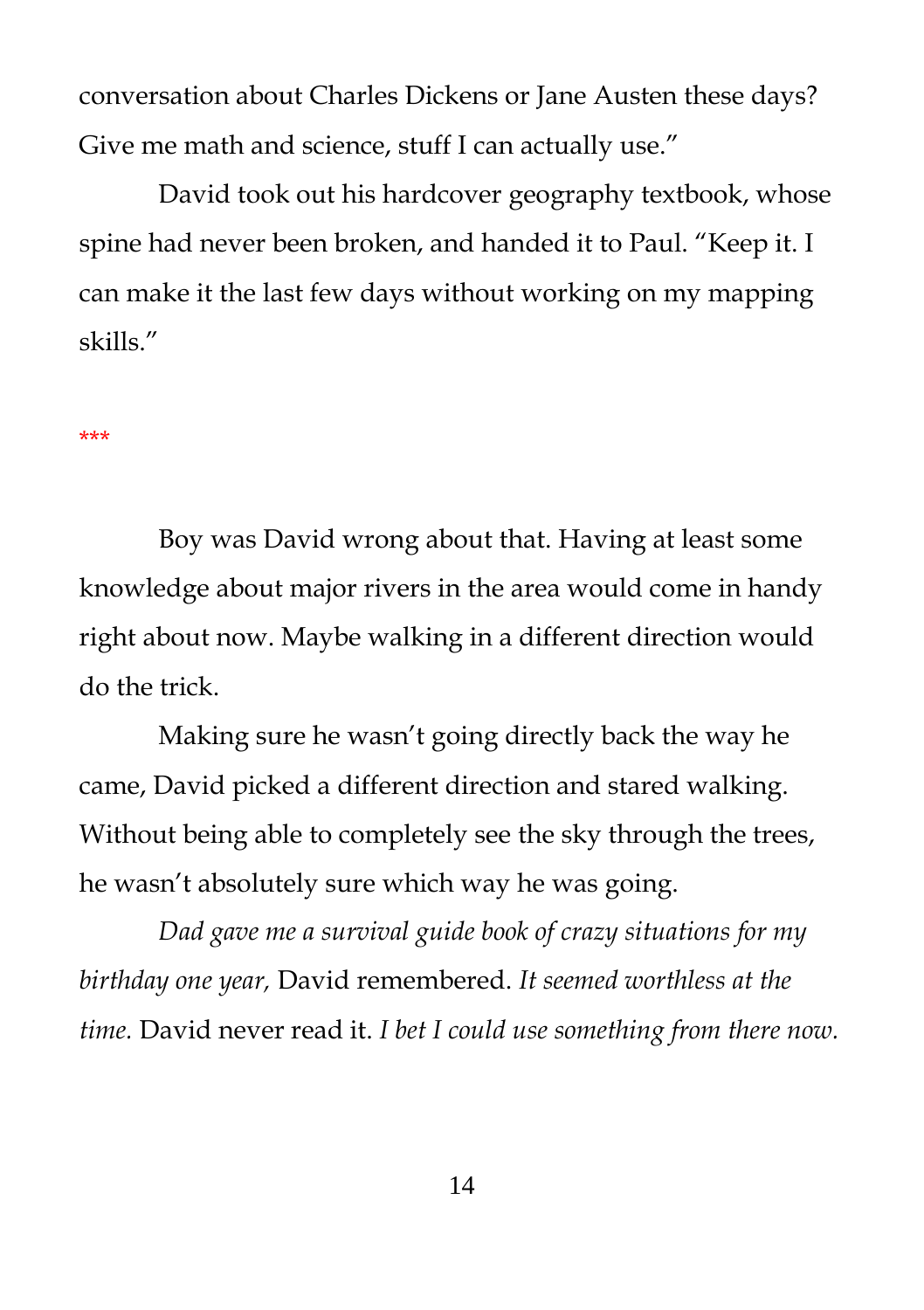Even though it probably had nothing to offer about falling asleep in a library and waking up in a new country, it might have had something to say about walking around the woods.

David continued walking and reached a clearing. His stomach dropped. His mouth was open wide in disbelief. There, in the middle of the clearing, was Gretchen. She was sprawled out on the grass, relaxing with her arms behind her head. She was wearing a circle of wild flowers in her hair, something she must have made herself to pass the time while David was away.

"How did you  $-$ " David began. "How did I $-$ "

Gretchen got up. "There is only one path through the woods of Ethelrod, and there is no way you can find it without me."

"I can and I will," David protested. Gretchen pointed to the couch in the tree that clearly proved David had walked in a complete circle through the forest. "Okay, okay," David conceded.

Gretchen smiled. "I've been thinking. The only person who would know how to get you back home would be the king. And since the king doesn't even like visitors anyway, I'm sure he could help you get back."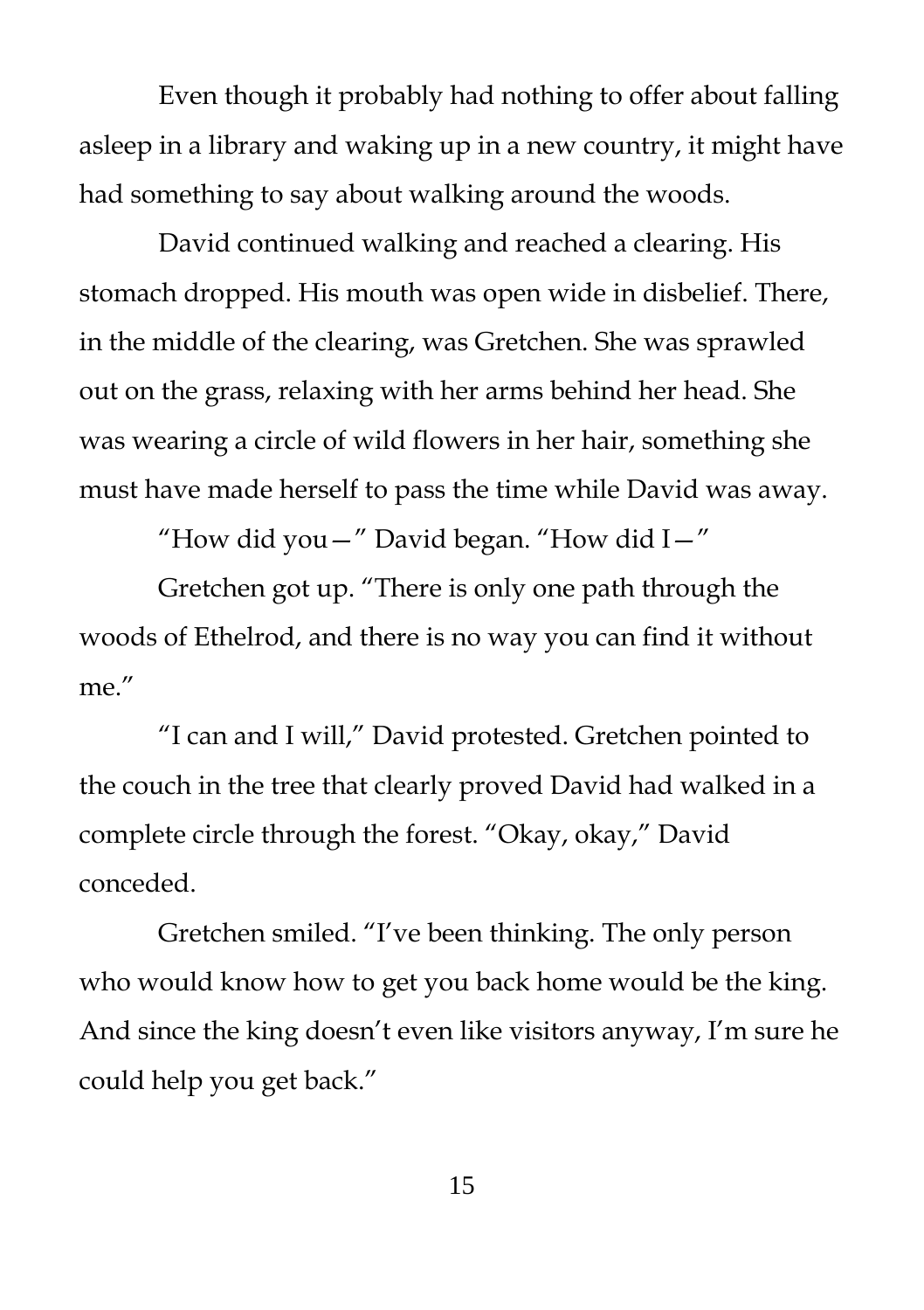David tried to think of any other option, but was unable to. "How do I get there?" he asked. He was willing to play along for now. Hopefully, she could just lead him out of these woods and he would be able to get home from there.

"Lucky for you, I'm on my way to give something I found to the king. Just another custom. You can come with me if you want." She pulled a satchel up over her head and onto her shoulder.

"Thanks, Gretchen." David agreed.

"Be sure and keep up, visitor!"

# CHAPTER THREE

There was no exact trail and yet Gretchen seemed to know exactly where she was going.

"Are we almost there?" David asked.

"We have a ways to go before we get out of these woods," Gretchen told him. "You just have to be patient and trust me."

"For a little girl, how do you know so much about this forest?"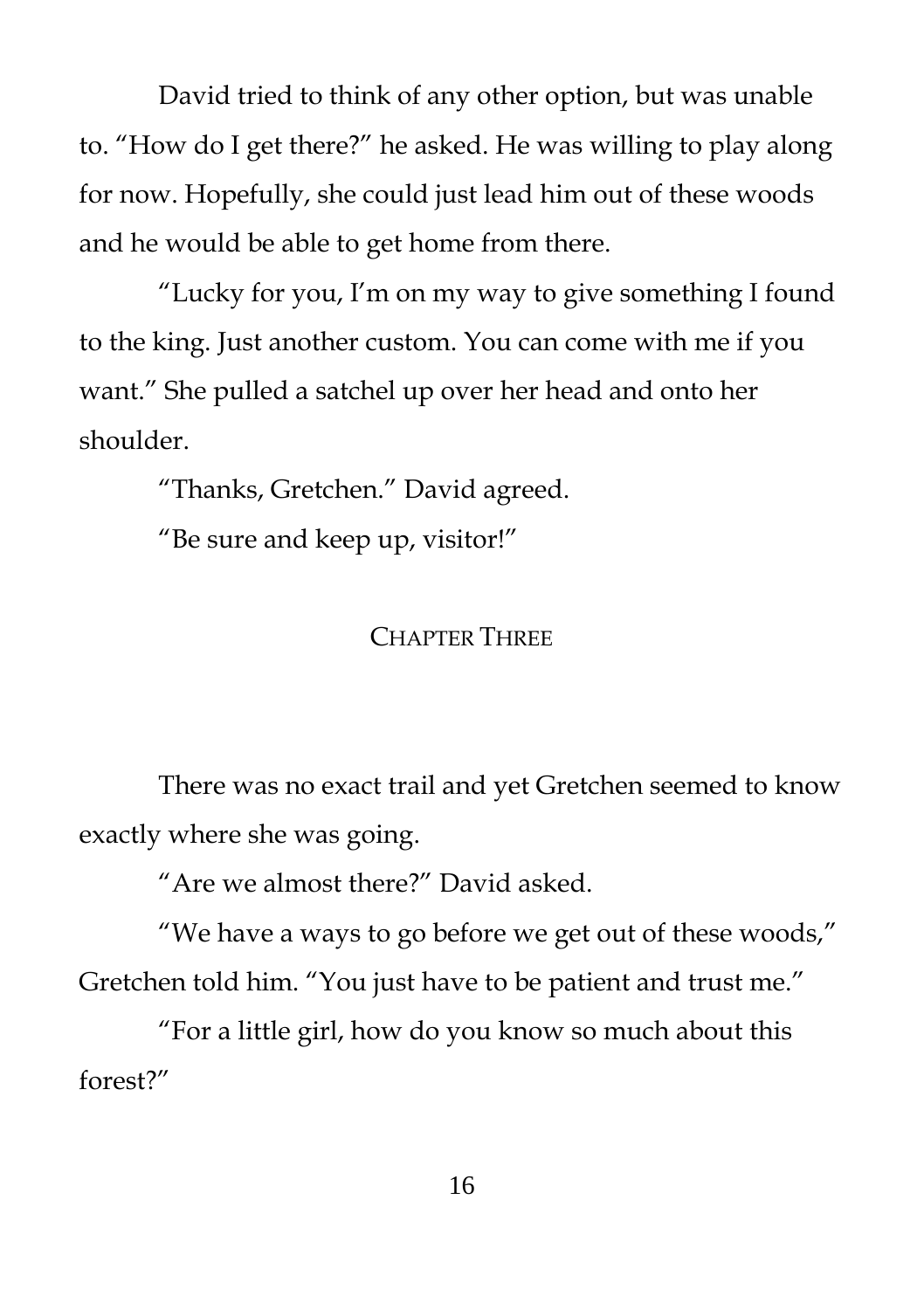"I have lived in Ethelrod my whole life. I like the woods. I like them better than fishing anyway. My father is a fisherman. He always comes home smelly. The woods are better. And in the trees, I can be anyone or anything I want to be." David thought that sounded nice.

"Where do you live?" Gretchen asked.

"Well, right now I'm spending the summer with my Uncle Tom," he replied.

"The Mr. Linden you mentioned?"

"That's him. Well, he's more of a family friend," David said. "We aren't even related. It's just easier to say 'uncle' instead of explaining our weird relationship. I don't even know how my parents met him. They still call him my Uncle Tom, even though neither I nor my parents have seen him in years."

"But you are spending the season with him now."

"Yeah, my parents sent me away to live with him. All of my friends are jealous. Mr. Linden has a reputation of being mysterious and extravagant, but who knows what he's been doing shut up in that big lonely house of his."

"Lonely?"

"Big fences, no visitors, no wife, no girlfriend. He doesn't even go into town. He has his groceries delivered."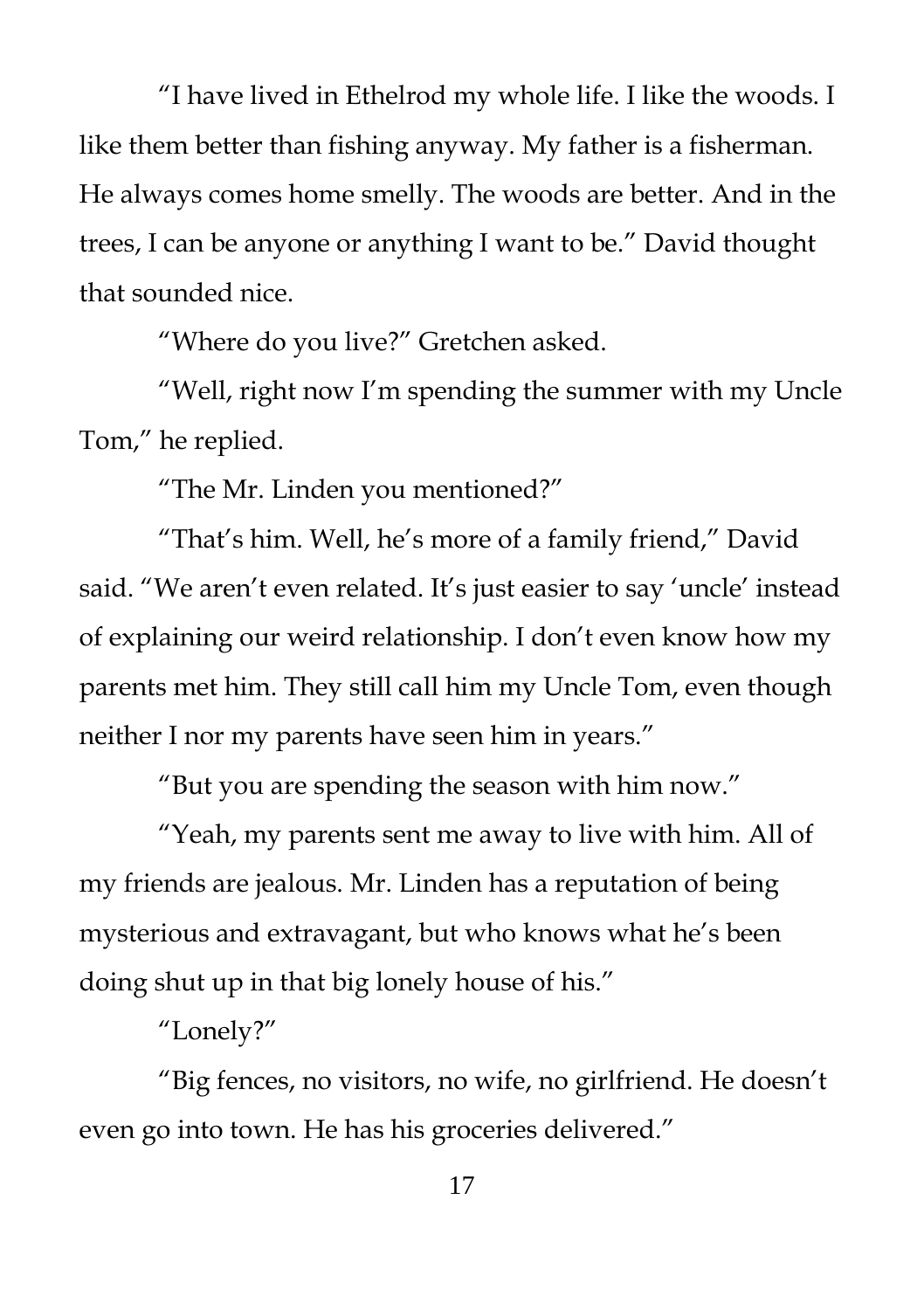"It sounds like your parents are sending you someplace good, though. It must be a pretty nice house if he never wants to leave it," Gretchen reasoned.

"Not as nice as where they're going," David added.

"What do you mean?"

"My parents are ditching me for some tropical couples retreat. I'll be taking care of myself again this summer. It's okay, though, I'm getting used to it by now. Over the past year, I've watched my parents and their relationship gradually unravel. Any time they were in the same room together, they were fighting. Fights usually involved me and my future, which in the beginning made me feel guilty. I eventually came to the idea that they were actually fighting about something more though. The fights were getting pretty bad, so I'm happy to see them go on this retreat, even if I did see that their hotel reservation involved separate rooms."

*Why am I opening up like this to a total stranger?* David thought. He wasn't sure, but it felt nice to say things he hadn't even talked about with his school friends.

David continued. "If my parents aren't fighting, they were barely speaking. This wasn't that much better for me. No communication meant no coordinating driving schedules or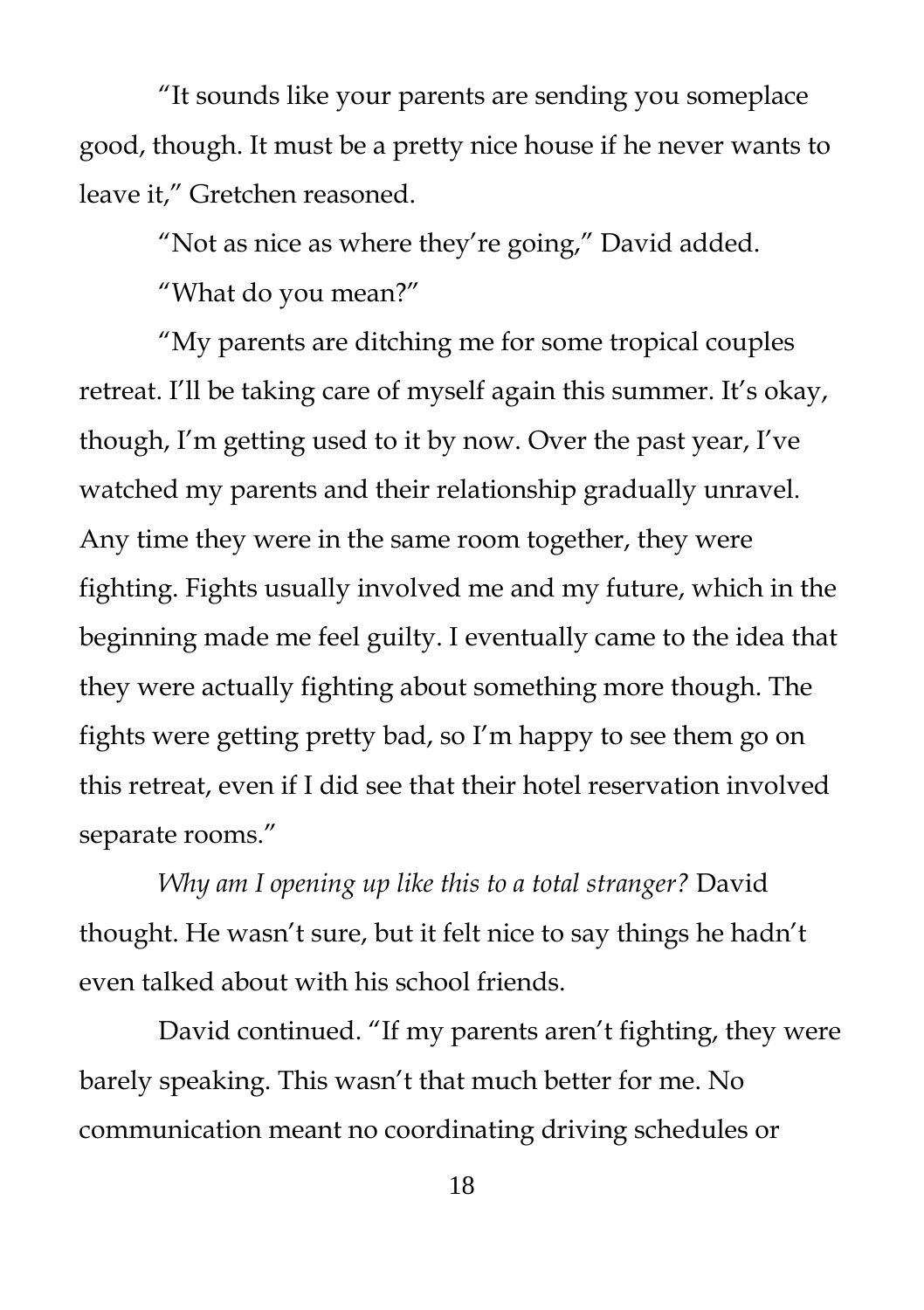dinner plans. This past season, I've grown used to finding rides home from lacrosse practice or games." David even learned how to cook from videos online after too many microwave meals to count.

"It sounds like you have a lot of responsibilities," Gretchen commented.

"At home, I'm only responsible for myself, but I'm good at it. This summer wouldn't be a whole lot different than before. My friends are too far away to hang out with, and Mr. Linden, even with all his money, doesn't believe in owning a TV. Another summer on my own taking care of myself."

Another boring, regular summer for David.

At least, that's how it started. One night at Mr. Linden's, and now David was walking through trees following a little girl who believed they were in a make-believe country. At least this little mishap was shaking things up a bit.

#### CHAPTER FOUR

After about an hour of walking with Gretchen, the woods opened to a large field. On the other side of the field, David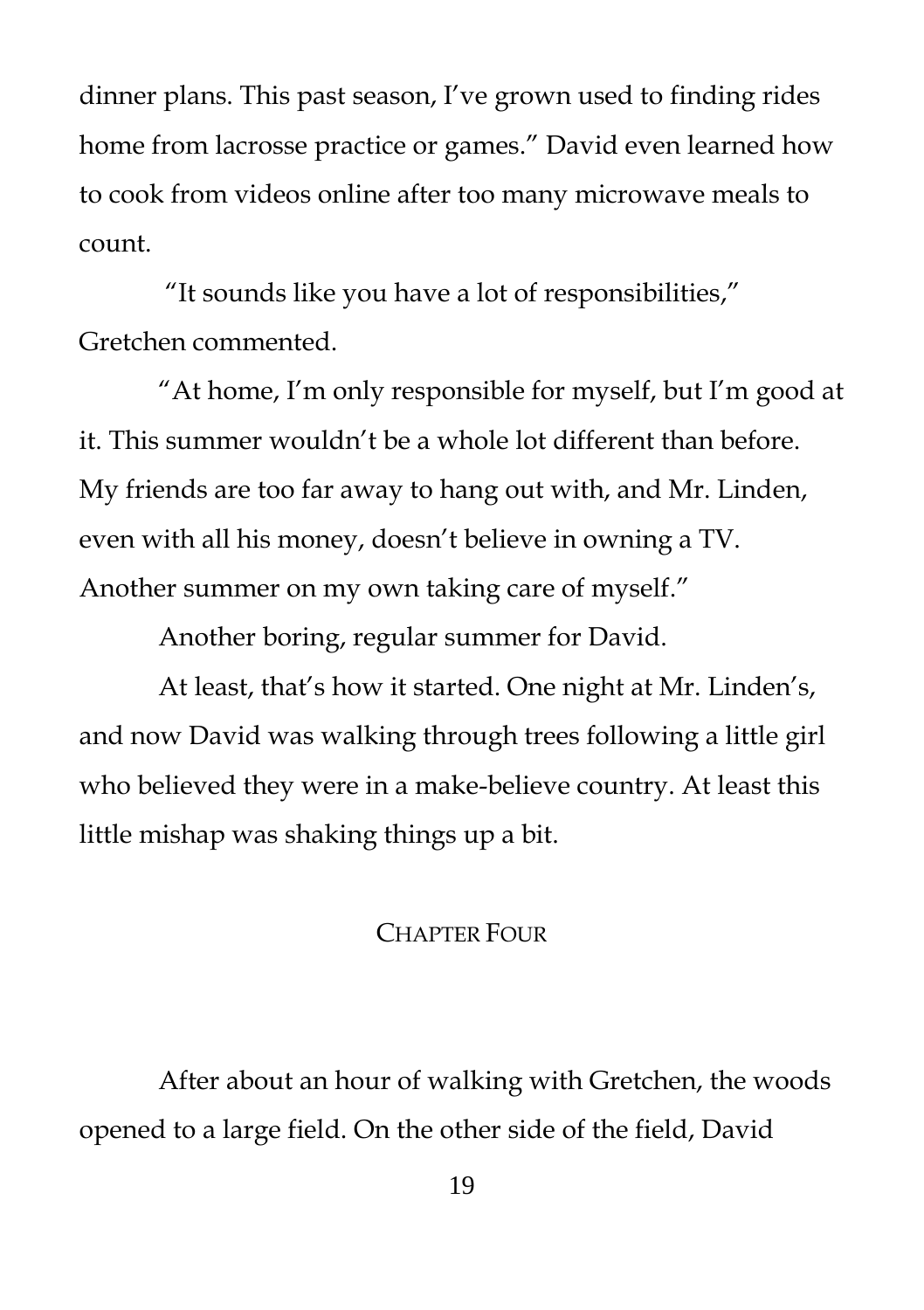could see a medieval town with a very large stone building in the center that he could only assume was where the king lived. David blinked and blinked again.

"Is that  $a -$ " he could hardly finish his sentence. "Is that a castle?"

"That, David," Gretchen said, "is the high kingdom of Ethelrod. I told you I wasn't making it up."

His head started spinning and he couldn't control his breathing. He turned away from Gretchen and threw up. Gretchen gave him a leather pouch of water from her bag, and he could stand straight again.

"A castle? Ethelrod?"

There was no way anything like this medieval town could have existed without people knowing about it. Was it all true? Was he really in a place called Ethelrod? It couldn't be. How did he get here?

Gretchen caught him before he completely collapsed on the ground.

"You really aren't from here, are you?" she asked.

"I'm really not."

"Then, let's see about getting you home."

"I would like that a lot," David replied.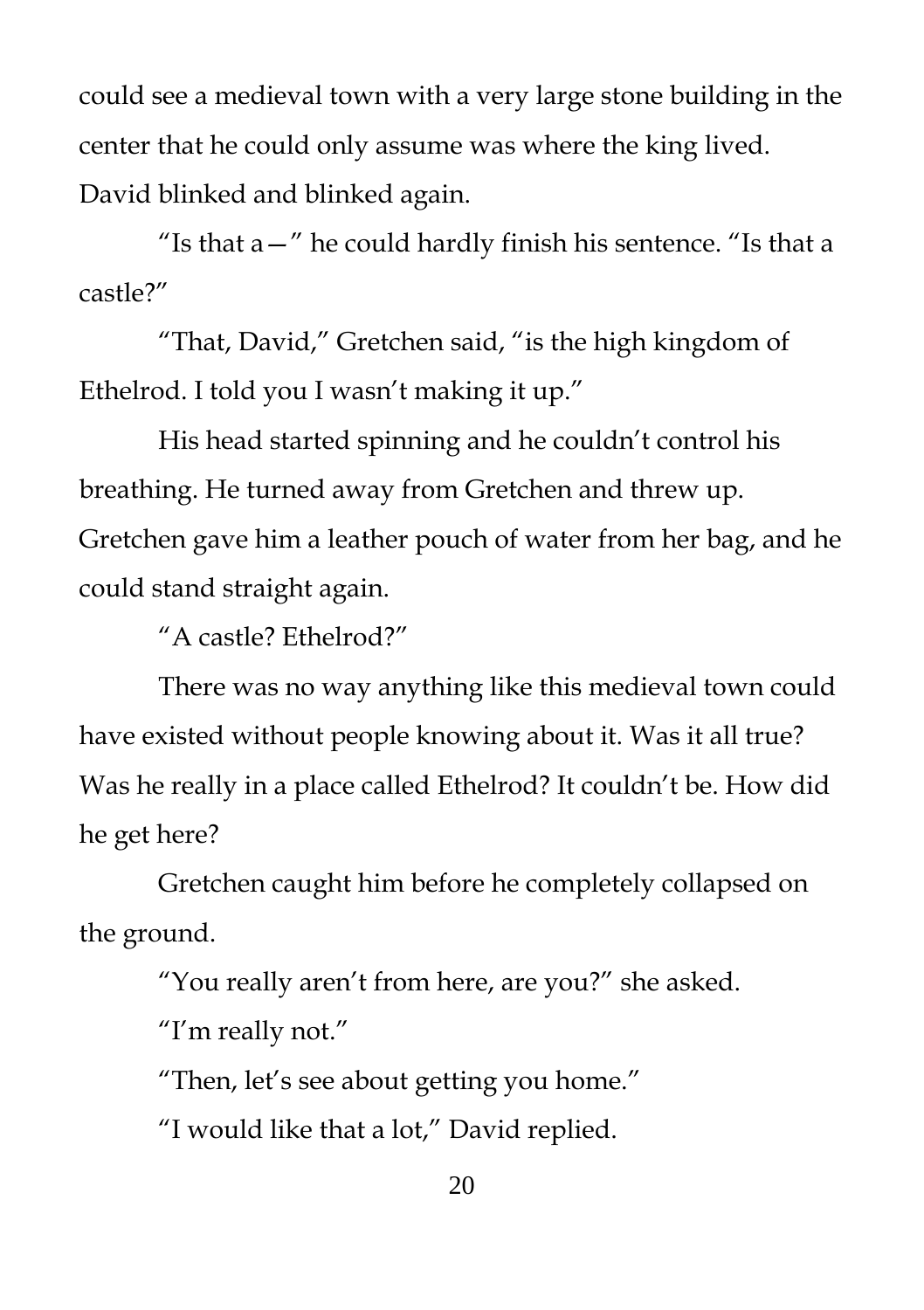They crossed the field of tall grass and wildflowers like the ones Gretchen had in her hair. Eventually, they made their way to the streets of the town that were filled with people going in and out of shops. Even more shopping and trading spilled over to carts in the streets. Gretchen walked proudly through the street as if nothing was different, and yet everyone else stopped what they were doing and stared.

David could feel their attention on him, probably because he was in public in his pajamas in the middle of the day. Yet, these people weren't wearing clothes that were all too normal either. No jeans, no sneakers, no T-shirts. Everyone looked like they were out of place and out of time. Had David come across some type of renaissance fair? That sure would make up for the fact that he was seeing horses instead of cars and shops for cobblers instead of electronics. In fact, no one seemed to have any electronics. David couldn't even find a renaissance worker sneaking music through a strategically placed ear bud snaking down to an MP3 player. No one was even texting in the back corner. Was this place and were these people for real?

He and Gretchen traveled through a maze of cobblestone streets before ending up in a large town square where people were already gathered. On a raised platform was a pair of finely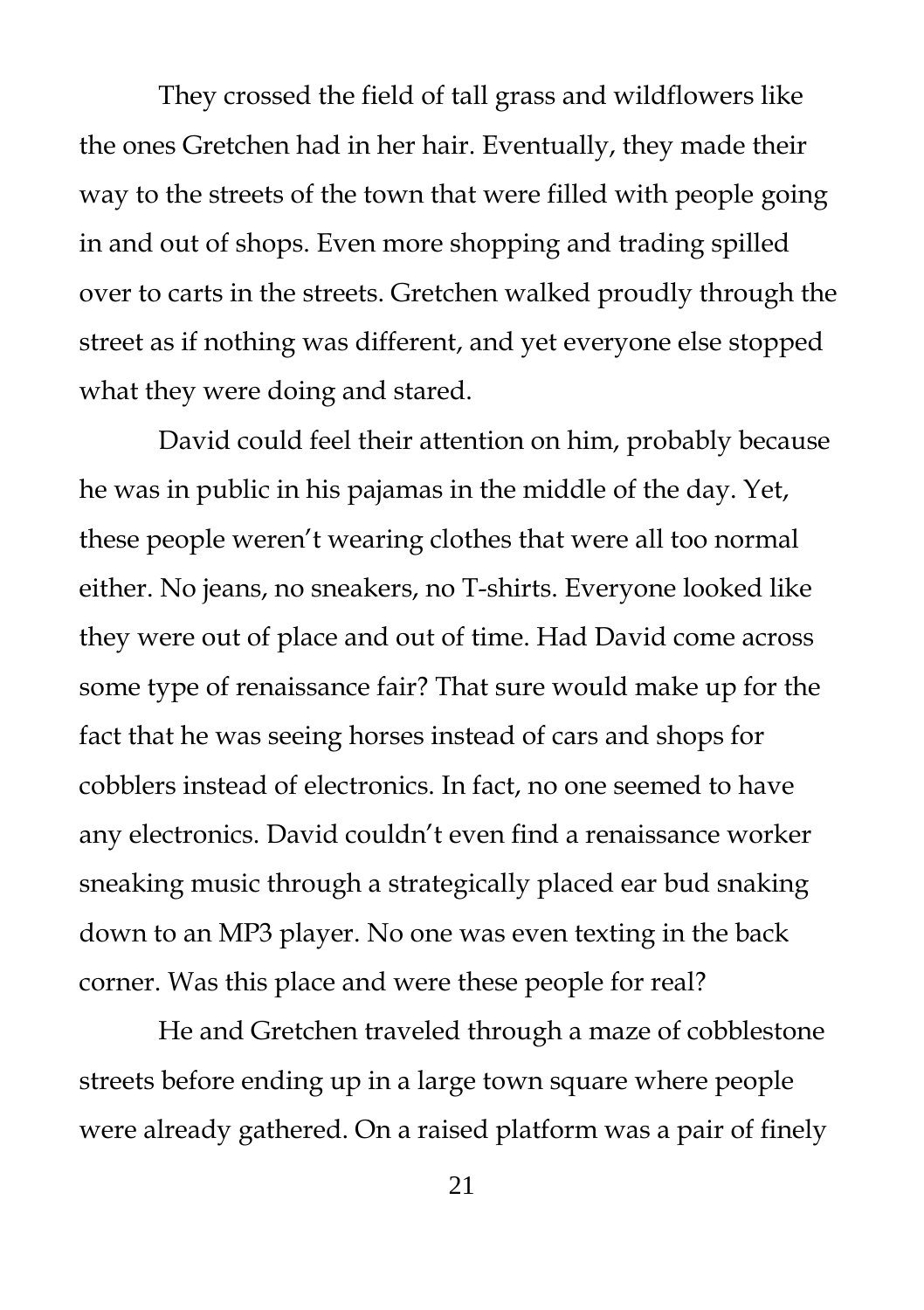dressed people. One was an older man who looked pretty kingly. David had never seen a king in person before, but he assumed this was what one would look like. He stood before the crowd and commanded everyone's attention in a regal manner. He wore long, brown fur robes that made him look like there was plenty of strength underneath. His hair was gray and black, as was the pointy thick beard on his chin. If there was still any doubt whether or not this man was king, there was a gold crown on his head.

The other person standing with him was a female, younger, but just as well dressed. She wore a deep red dress with a white fur cape. Her blonde hair was woven into a pattern that spilled down her back. This girl must have been the king's daughter because she wore a matching crown of silver.

The king was speaking, addressing the crowd that had gathered. He seemed to be in the middle of a very important speech, but that didn't stop Gretchen from interrupting.

"My Lord!" she yelled. "I have found your visitor!"

The king stopped talking and looked out to the crowd to find the small voice that was Gretchen. She was found for him, though, when the rest of the crowd stepped back and formed a circle around her and David. The king on his platform squinted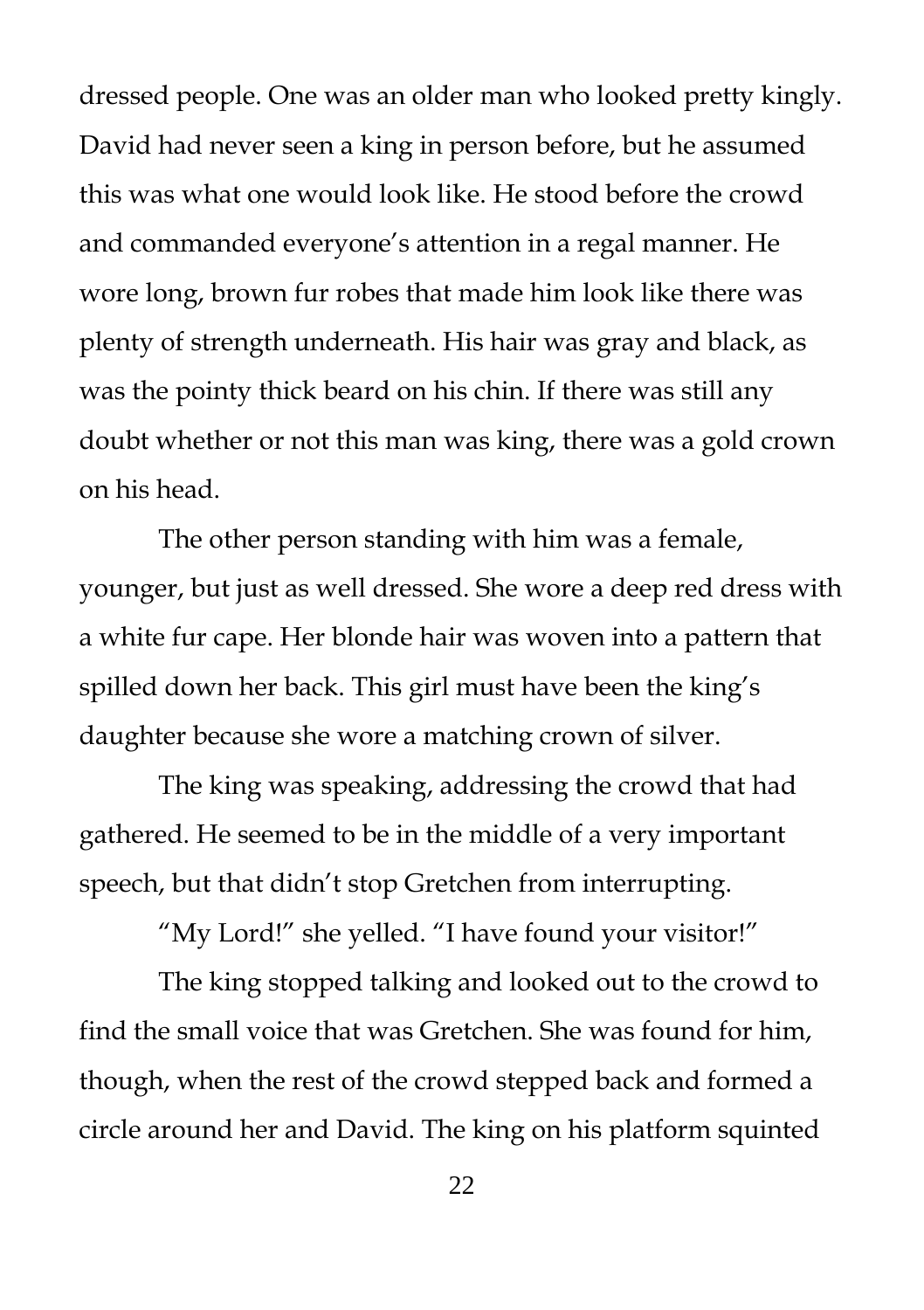in their direction and motioned for them to come closer. The crowd parted and they made their way to the platform and climbed up.

When David was on the platform, the king circled him, studying him up and down before speaking. Once again, David really wished he wasn't in his pajamas. He thought the king was going to criticize his dress code, but he was wrong.

"We were expecting you earlier," he said.

"I'm sorry. Expecting me?" David replied.

"You are a visitor, correct?" he asked.

"Yes…"

"We have long prepared for this day, yet thought it would never come. We have been left alone for centuries. Now, here you are! It's settled." The way he said it almost had David convinced as well. What was settled? "We don't get visitors in Ethelrod, none until you. The one we have been waiting for."

"Waiting for? Wait--What?"

"Take him!" Men and women started to grab at him excitedly. Gretchen tried to intervene.

"Take me? What is going on here?" David managed to shout as he was forced off the stage.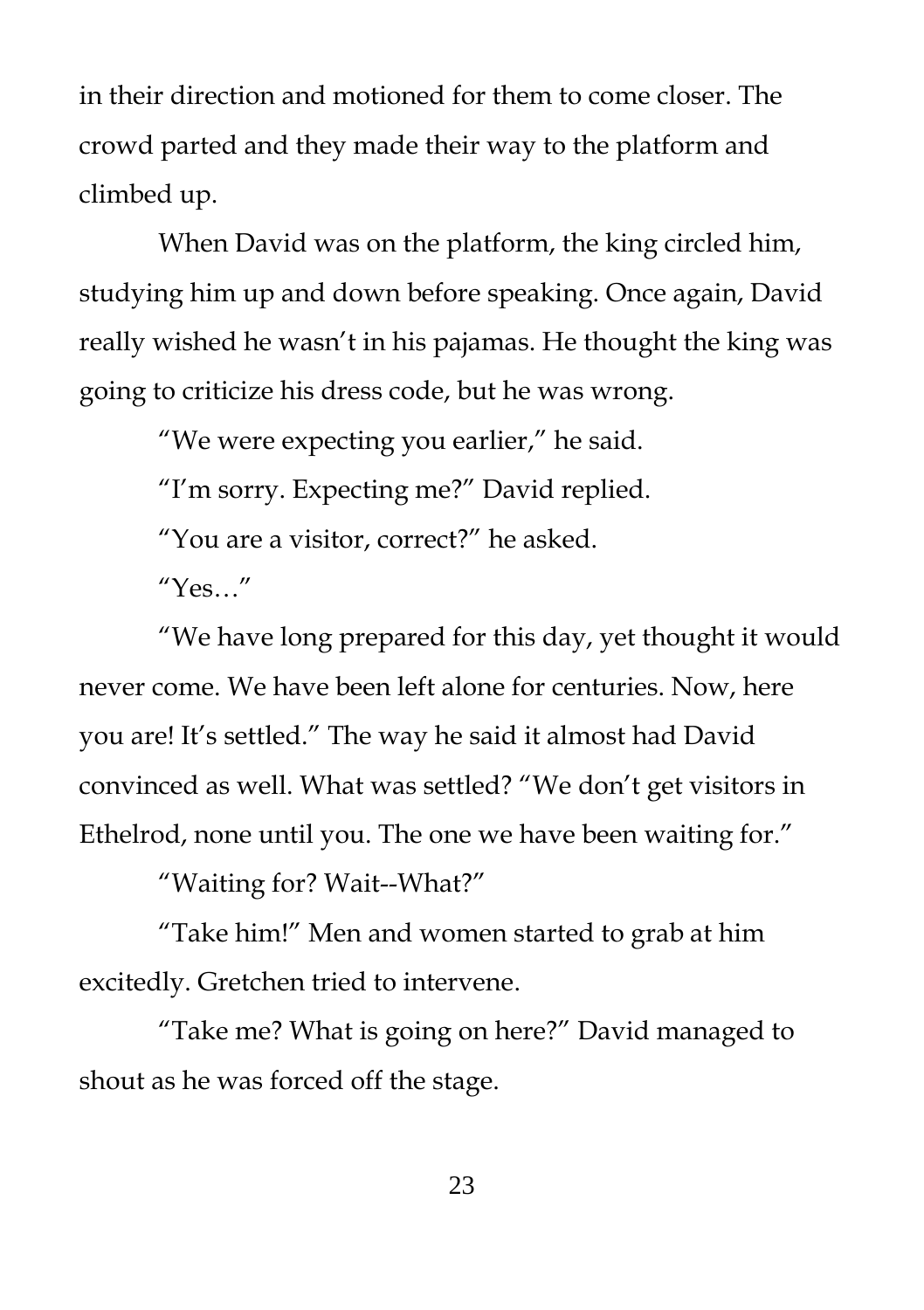"We can now begin our contest!" the king yelled to the crowd.

Everyone cheered.

What on earth had David just stumbled into?

## CHAPTER FIVE

David was shoved into a room, and the door slammed behind him. He tried to open the door, even though he heard it bolt tight. No luck; it was locked.

He had no time to register anything as he was quickly whisked away. While being pushed and shoved, David heard and saw snapshots around him that he could not make sense of: the king bending down to Gretchen who was whispering in his ear and showing something in her bag, the well-dressed woman on the platform talking to a man on the ground holding tightly to a sword at his belt. She said to the man, "Maybe I can talk to him. There is no need for that yet."

Something told him that the pants, boots, mail shirt, and sword on a nearby bed were laid out for him. No way was David going to have anything to do with them. In fact, he purposefully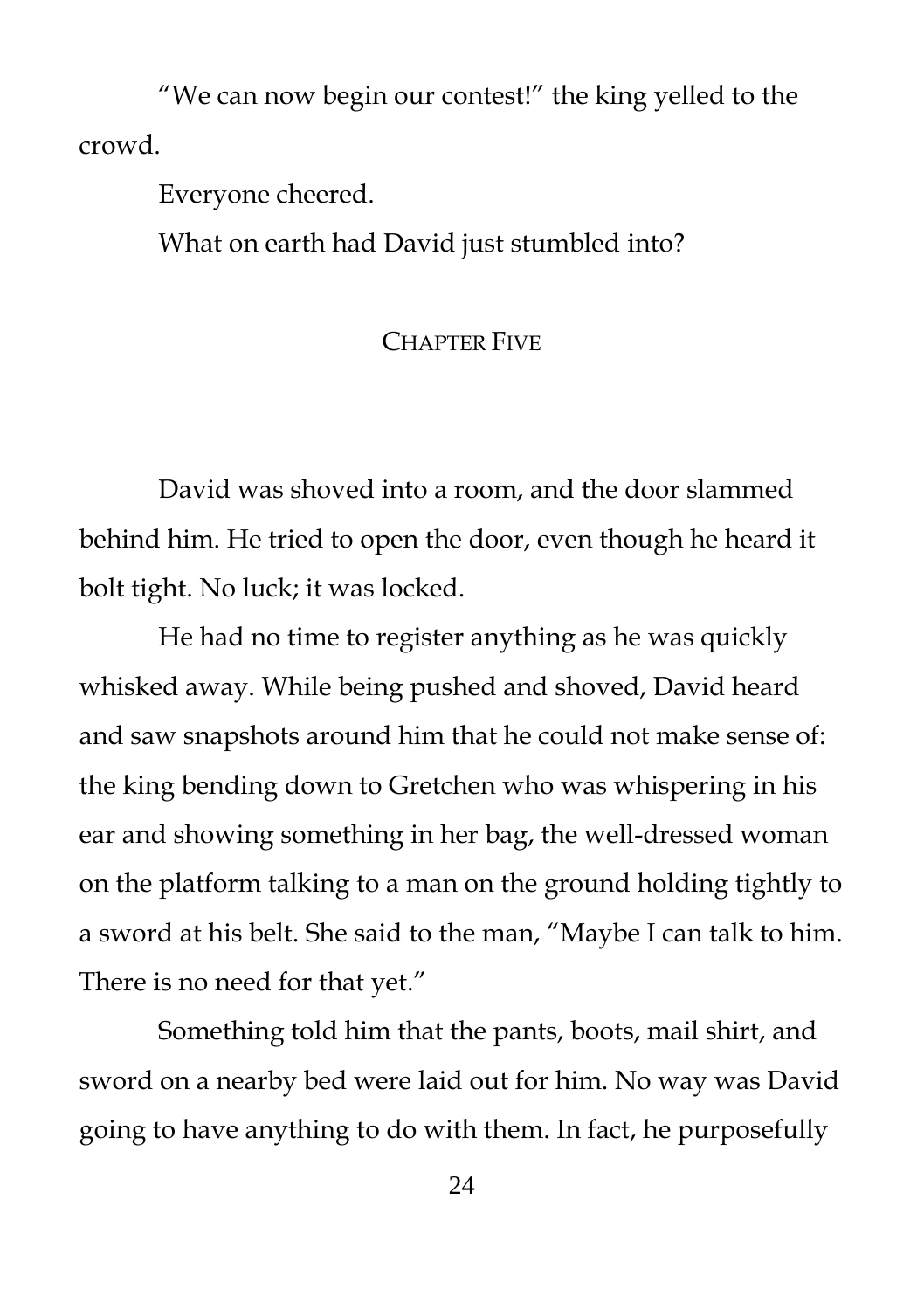stayed on the opposite side of the room. Any contest that included these items was sure to end badly.

It seemed like David was there for hours before anything happened. He heard some bolts on the door moving, and Gretchen entered. The door locked again behind her.

"You're not dressed," she said, like there was no reason in the world for him not to have changed his clothes. She had though. She wasn't as finely dressed as the others he had seen in town, but she now looked more like a girl.

"Gretchen!" David found himself yelling, "What is going on?!"

"It's an ancient tradition," she explained. "All visitors to Ethelrod are to partake in a special contest. We haven't had a visitor in centuries, so it is very exciting that you have come to us."

"What is this contest? What am I doing here?"

"The contest is a challenge. A duel. To the death. For the right to marry the princess."

"This is crazy! I don't belong here. I'm not doing it," he protested wildly.

"You don't have a choice."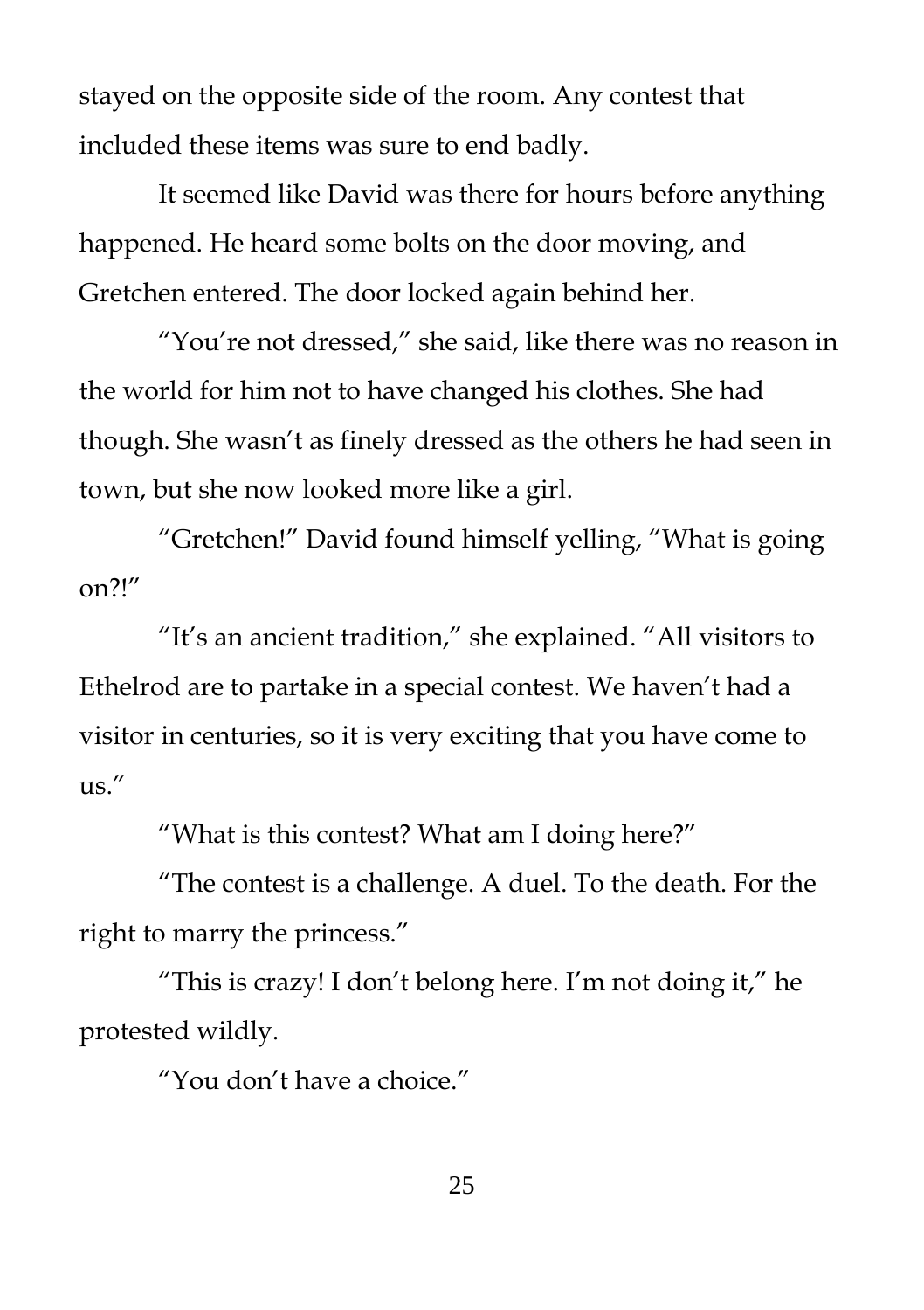"Hold on! I'm just a kid in high school. I can't fight a warrior. I can't marry a princess. I can't marry anyone! I'm too young. I don't even have a girlfriend. And fighting? I don't even think I can-"

Gretchen slapped him across the face. She had quite some power for a little girl. "Listen up, David. You don't have a choice. A refusal to partake in the contest means execution. You have to fight."

"Let me get this straight. I fall asleep and wake up here. Now, I have to fight or die, but if I fight I may die. All this because I am not supposed to be here! I don't even want to marry this princess."

"It's an ancient custom. And we are a very traditional people. We follow customs all of the time." That jogged David's memory.

"Why were you meeting the king?" David asked. "What custom were you following?"

"I found something. A treasure," Gretchen said. "We are a poor people and all found treasure must be turned in to the king for the good of the kingdom. If we do not share as a people, there is a punishment. So I was turning in what I found in the woods when I found you."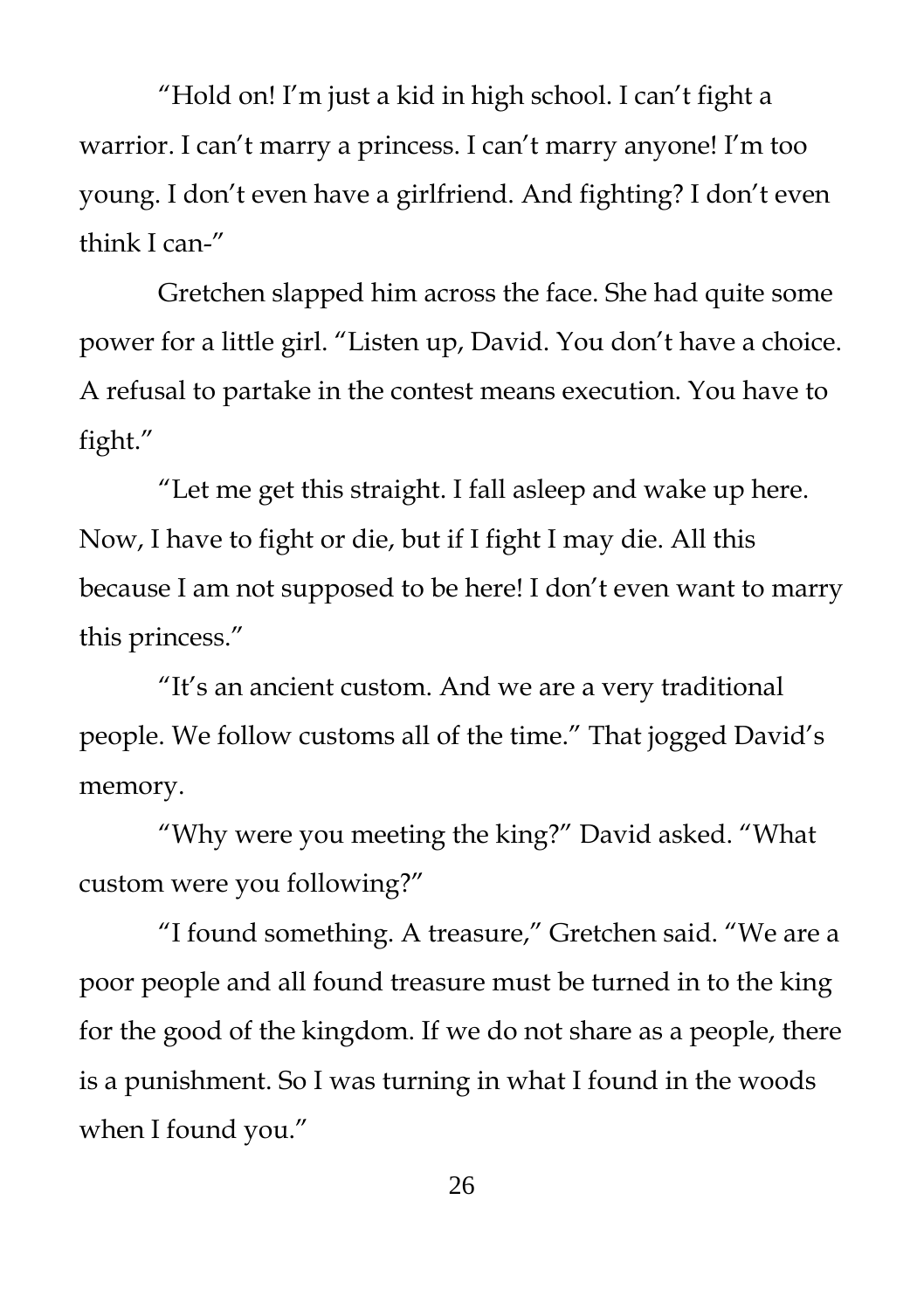"What was it?"

"You should worry about your upcoming battle. You are about to fight the best warrior we have. If you win, you will marry her. If he wins, the kingdom gets to keep their princess."

"But that means I'm dead."

"Well, yes. So let's try to not let that happen."

"I won't do it!" David yelled. "I'm just a kid. I can't fight your best warrior. And, I can't get married!"

"I'm sorry, David. This is the custom of our land, and it's our tradition. You must abide by it…or I don't know what will happen."

David was about to yell, NO, but the look on Gretchen's face told him that there was no other way.

"I don't like it, but I guess I have to."

With a small smile, Gretchen said, "Okay. Good. Let's get you ready."

She helped him change into the clothes laid out for him and explained that the contest would begin at dawn. When she left, the door was once again locked, and David had no choice but to wait until morning.

\*\*\*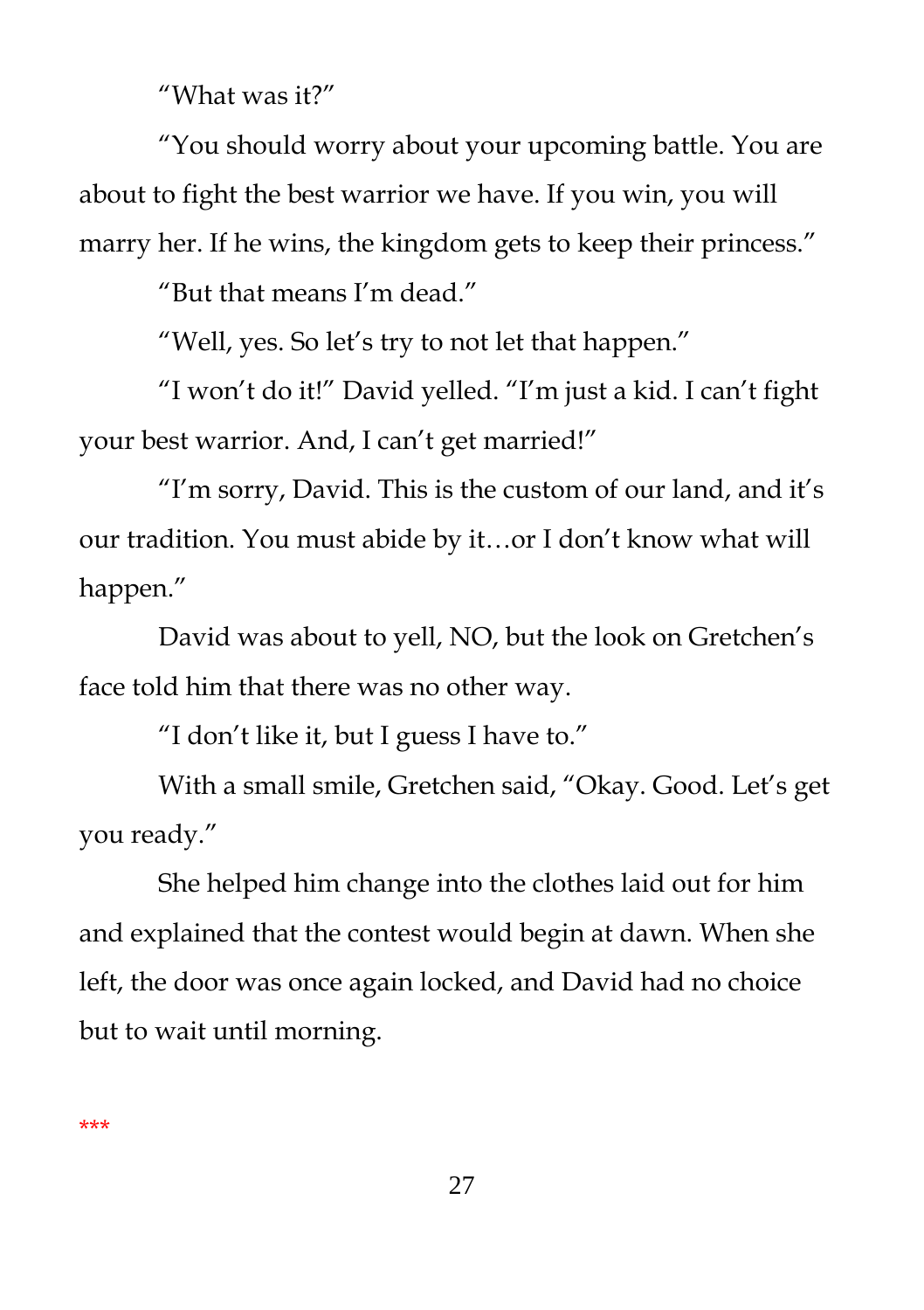David couldn't sleep. The mattress was made of straw. Or hay. David never knew the difference. Was there a difference? All David did know was that it made a crummy mattress. Any time he moved, the rustling noise brought him back out of his almost slumber. It reminded him of his first night at Mr. Linden's when he was also unable to sleep.

That night was David's first night alone in a strange and unfamiliar place. What were his parents thinking? They sent him to live in a house that was not his, be in a room that was not his, sleep in a bed that was not his, and be under the protection of an uncle that definitely was not his. With all of this going through David's head, he was definitely not sleeping in this not-his bed. David tossed and turned, but could not make himself comfortable. The pillow was hard, his legs were getting tangled in the sheets, and David was getting frustrated.

*I have to get out.*

David decided to go for a walk. He thought he remembered his way around the place after the tour Mr. Linden gave him when he arrived, but it was different in the dark. Everything seemed strange and unnatural in the blackness streaked with random rays of moonlight. He couldn't remember the difference between which halls had the marble floors, or that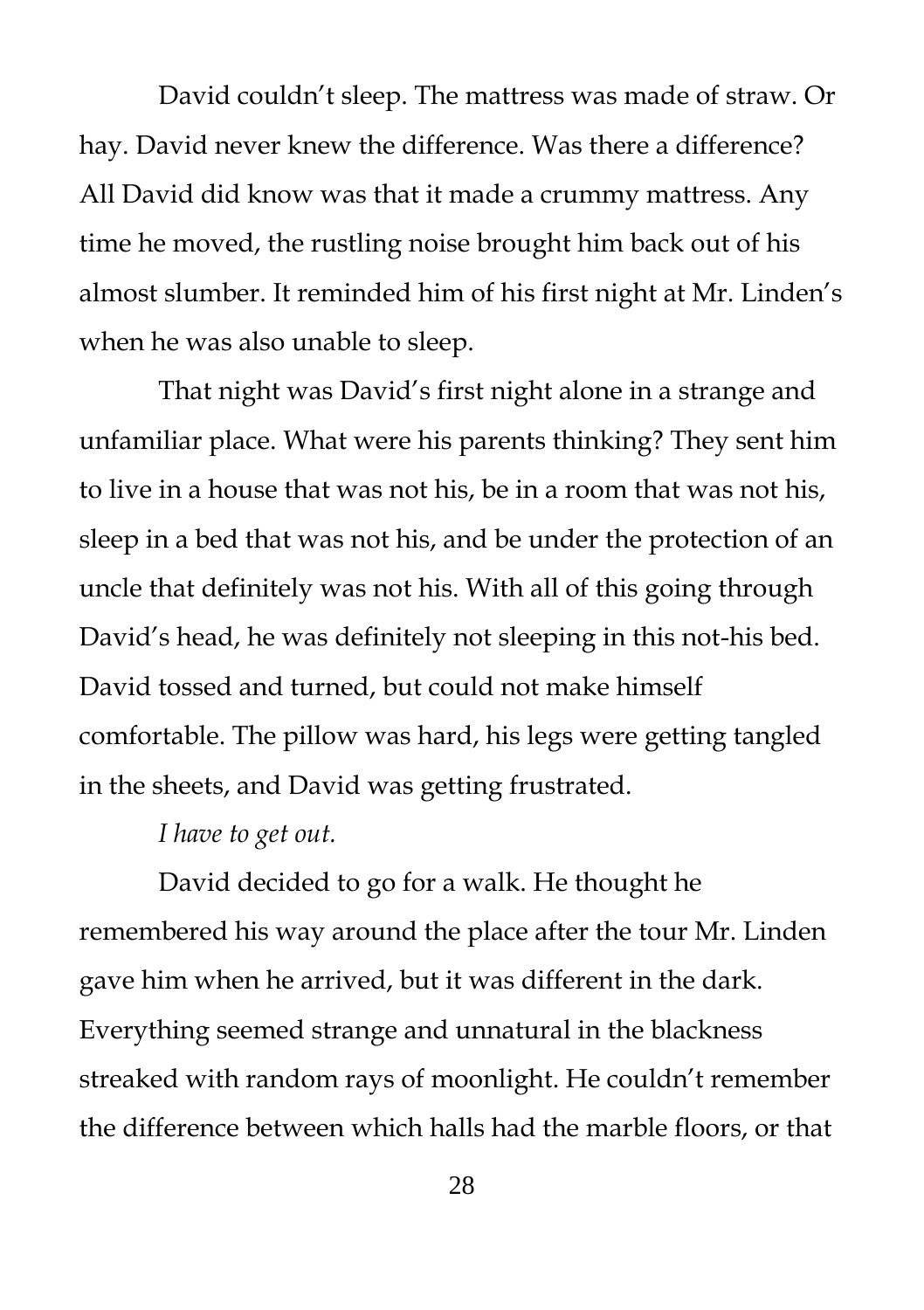Persian carpet, or this painting of some old woman. It may not have helped that he started to change floors using main stairways and smaller staircases. As much as David didn't want to admit it, he was lost.

*Should I start calling out for help?*

That'd be far too embarrassing.

David turned a corner and up ahead saw some light coming from under a door. If anyone was in there, they could help him find his way back. He could pretend he was trying to find the bathroom.

*Wait, isn't there a bathroom right next to my room?* 

"I'm going to need a better excuse than that," David admitted.

If anything else, maybe he would remember which room this was, and it would help him find his bearings. David placed his hands on the brass handles and pushed open the double doors.

The light was coming from a gently roaring fire from the fireplace at a distance across the room. He made his way into the room and bumped his leg on something.

"What was that?"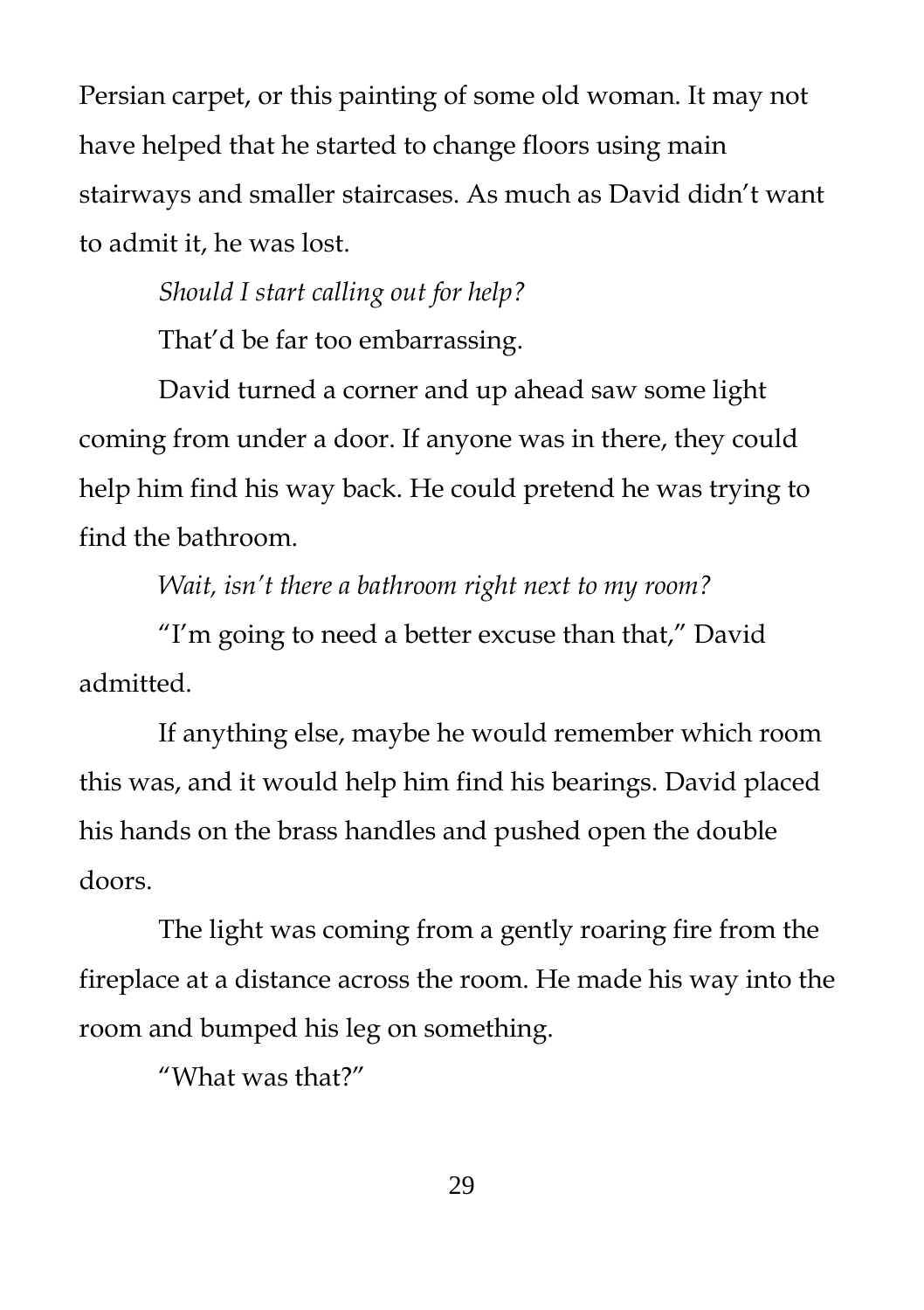It took David a while to adjust to the dancing light. He had hit a table. His eyes surveyed the room and the arrangement of tables and seating.

"I'm in the library!" Now, David knew exactly how to get back to his room from here.

Earlier Mr. Linden had given him a tour. There was a billiards room, a ballroom, a conservatory, and all of the other rooms imaginable on the board game, "Clue." At the end of the tour, Mr. Linden opened the same double set of French doors with brass handles and led David into the library. It was filled with couches, end tables, loveseats, easy chairs, wing-backed chairs, and tables, each surrounded by wooden chairs and numerous different types of lamps. Every item stood on a thick carpet that muffled their footsteps as they walked into the center of the vast room. This was the tallest room David had yet seen on his tour. "This is my favorite room," Mr. Linden said.

He motioned to David to take a look around. When he did, David noticed that the walls were not plastered in checkered wallpaper like he first thought. Instead, from floor to carved elliptical ceiling, the walls were covered with books. There were ladders, platforms, and metal spiral staircases that could take you higher and higher to reach more books than David had ever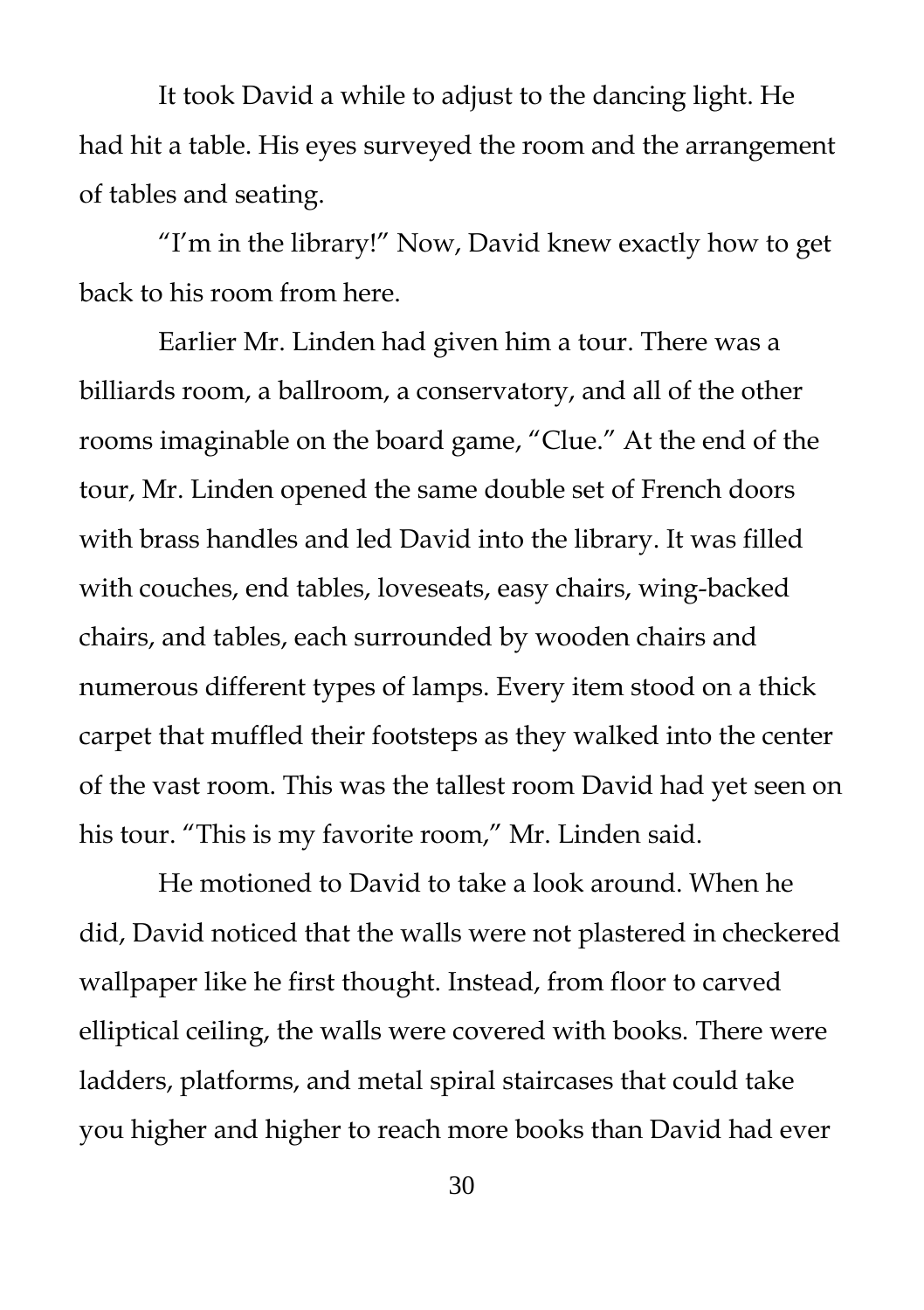believed possible. He lost his breath at how impressive this room actually was. *But then again,* he thought, *it's only books.*

What a waste. An entire room full of pages and pages that no one had time any more to sit down and read. David doubted Mr. Linden had even come close to reading even half of one of these expansive walls full of books. Paperback, hard cover, they all were neatly lined up and ready to be read. David knew it wouldn't be him. If he were to bet, David would wager that there wasn't even one book in this room that could keep his attention.

*If it never happens in school, it certainly isn't going to happen here during my time off.* 

Sure, he had nothing better to do this summer living in a stranger's house, but David never imagined he'd ever be desperate enough to read.

"Why is this your favorite room?" David asked.

Mr. Linden hadn't looked at him, but continued to stare at the numerous shelves and smiled.

"Each book is an adventure, David, multiple adventures of every sort imaginable. Open a book and anything could happen; anything is possible. And they only end when you close the book. It's that simple." He gazed at the books as if recalling each adventure he had been able to live out because of one of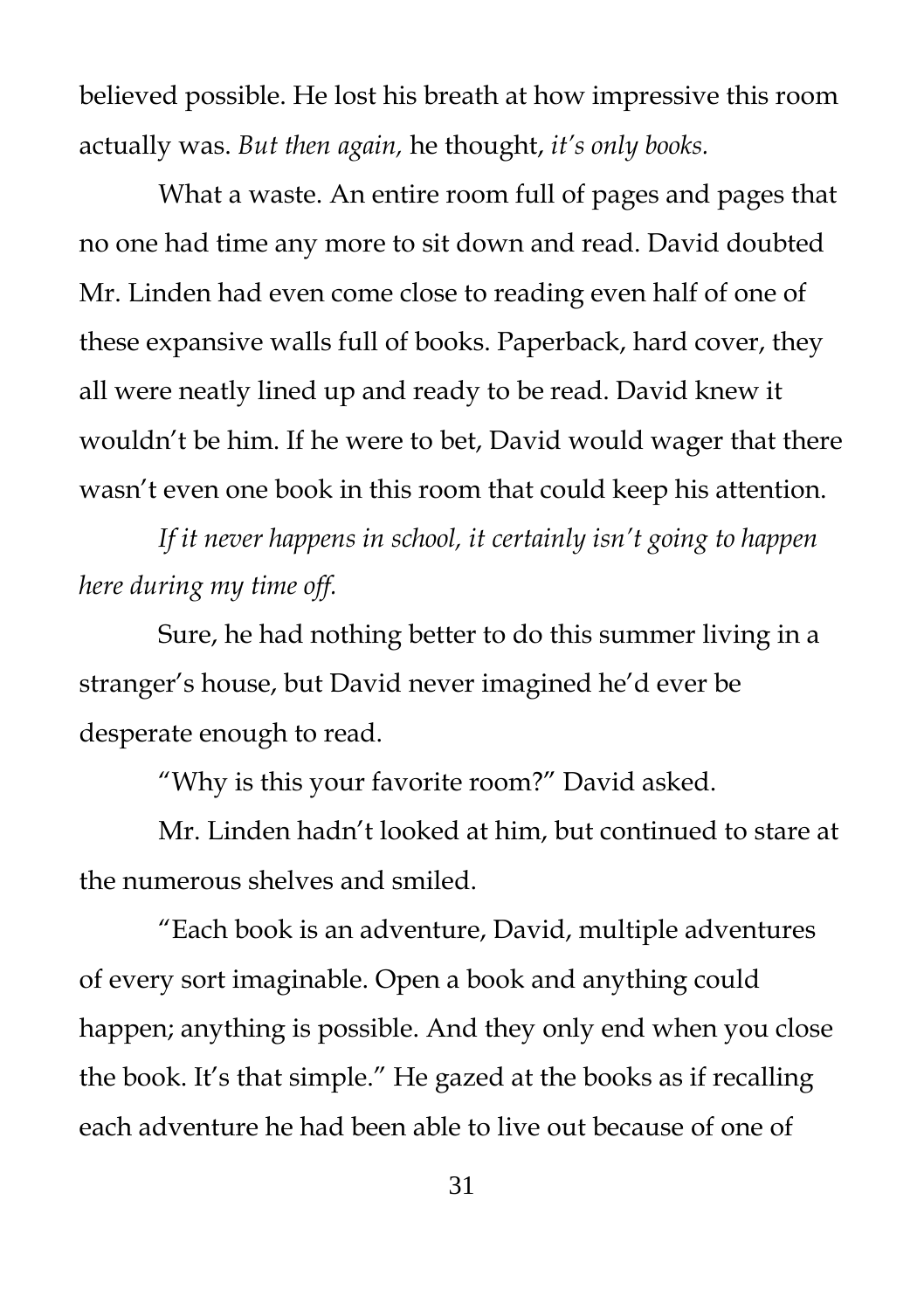those books. Then, his face grew blank, and he looked down at his new guest. "You should be careful, David," he warned. "It's easy to get lost in here."

David assumed Mr. Linden meant it was easy to get lost in the library or Mr. Linden's mansion, but he felt pretty confident he wouldn't be getting lost in a library or even stepping foot in it again, for that matter. And yet, here he was. By mistake, David had returned in the middle of the night to a room he never wanted to see again. Although David didn't really want to admit it, the room was also pretty creepy in the dark. However, at least now he had his bearings and could find his way back to his room.

David turned to leave but was stopped by a sudden noise. *Thump!* He turned back quickly and focused his eyes on the far corner.

"What was that?" David whispered.

Through tall windows on either side of the marble fireplace, faint moonlight entered the room. David could see nothing in the dim light and decided to go closer.

*Was there someone else in the room? Was it just a bird that had hit one of the windows?* 

David kept walking.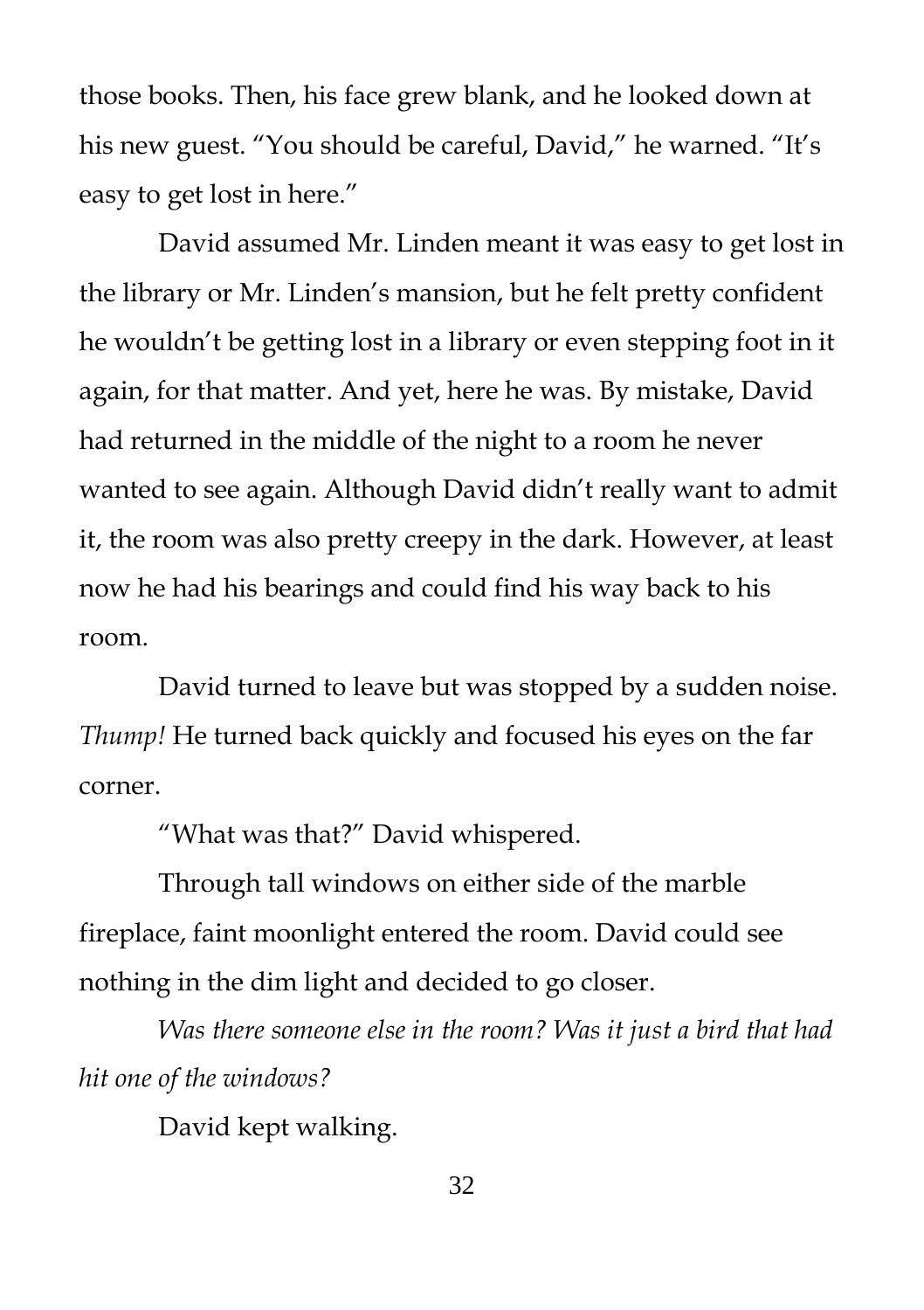He weaved his way around tables, chairs, couches, and lamps but found nothing. David was in the corner now, next to the window beside the fireplace. Did he just imagine it? His eyes slowly surveyed the room. Then, they found the bookshelves and his eyes traveled slowly up the levels and levels of books. Could it have come from up there?

David turned to the right and found one of the skinny spiral staircases. His hand clutched the cold metal railing, and he started to climb. He made it to the first level, and his footsteps on the metal grated platform were so surprisingly loud that David startled himself. He looked around. Nothing. But there was something. Above him, through the holes in the other grated platforms, David could make out a shape. He decided to climb even higher.

When he reached the right level, David was surprised to find there, on the middle of the platform floor, a book. It was a thick, sturdy looking book covered in bright red leather. The golden edges of the pages reflected some of the light from the fire below. David walked over and knelt by the book, but didn't touch it. He observed his surroundings. Around him were many other books of different shapes and sizes firmly and neatly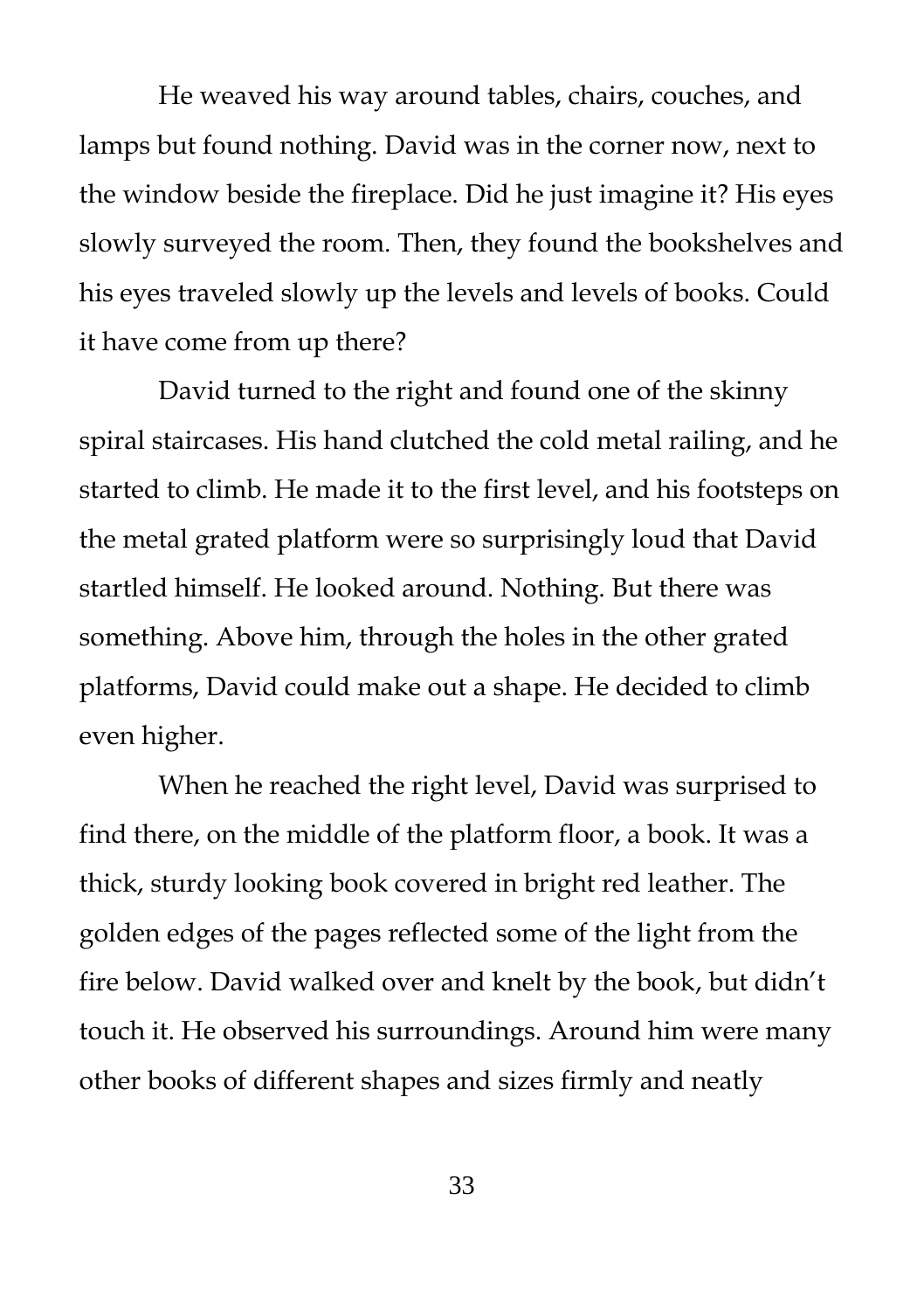tucked into their shelves. There was only one hole on the entire level where this book must belong.

"How did you get here?" David wondered.

*Did someone knock it over?*

That would explain the noise he heard, but there was no one else here.

*Did it just jump off? Or was it even this book that I heard?*

David picked up the book and brought it with him back down the dizzying stairs to a couch for further examination. He placed the book on the coffee table in front of him.

"What makes this book so special?"

It was only a book after all. The red leather was soft and the gold pages were smooth. He turned the book on the table. There was no writing on the spine where one might usually find a title or the name of an author. The covers were equally empty. He decided to open the book to find more answers, but there were none. The pages inside the book were completely blank.

"What kind of book is this?"

He stared at the blank pages. David watched the shadows from the fire flicker across the page. He was hypnotized watching. His eyes grew sleepy. He looked over to the open doors that would lead him out into the hall and eventually to his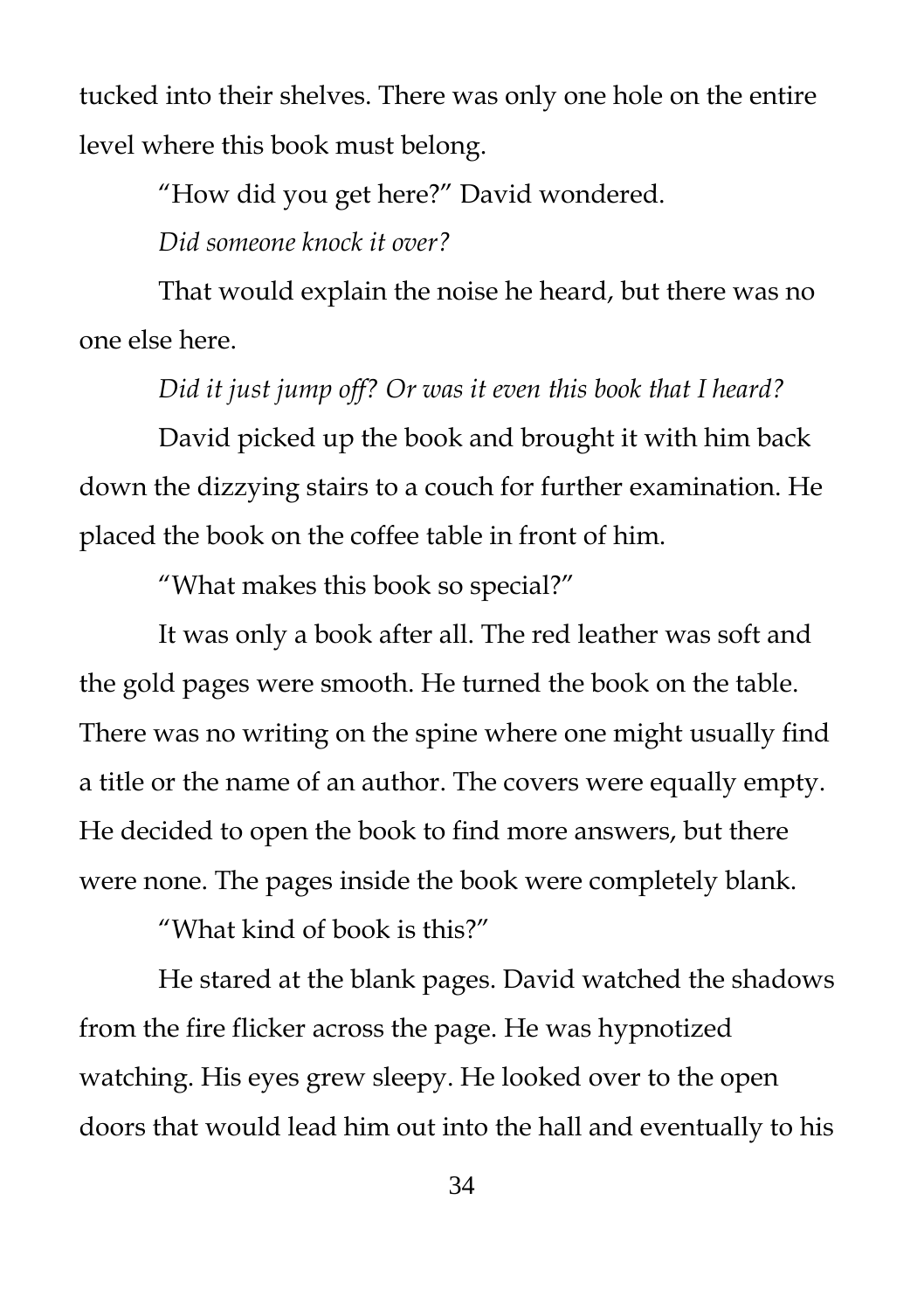room. They seemed so far away. David wondered why anyone would want a house so big that it was a hike just to get to your bedroom. He thought it over and then decided to sleep right where he was on the couch. The book lay open next to him as he crossed his arms and nuzzled his head into the crook of his elbow and closed his eyes.

Mr. Linden had warned David about getting lost.

David woke up in a forest in a completely different country. *Maybe this is all a dream.* That thought reassured David. Maybe this time, when he fell asleep on his lumpy straw or hay mattress, he would wake up and be back in Mr. Linden's library like nothing had ever happened. *That would be nice.*

David fell asleep.

# CHAPTER SIX

David woke up in the middle of the night. He stretched and was happy to be back on the couch in Mr. Linden's library. He moved his body and a rustling brought him back to life. What? David felt his hay/straw bed and looked around. He was still in his locked room somewhere in Ethelrod.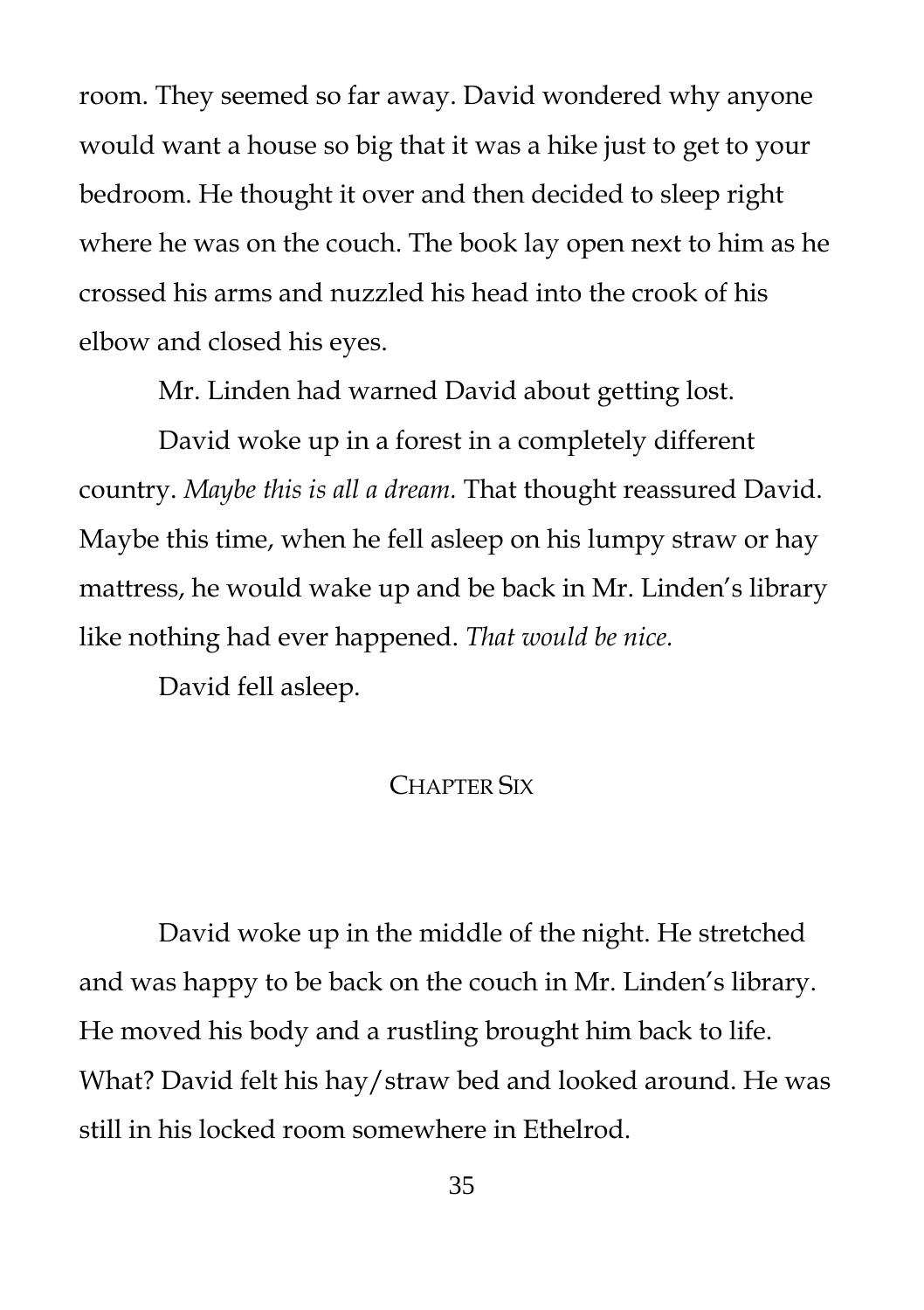*This is so not fair*.

Moonlight lit the room, and David could see that he wasn't alone. A hooded figure stood in the corner. David shot up and felt around for the sword. A pale hand reached out to him.

"Wait"

David was not expecting such a soft voice from such a horrifying figure. He stopped searching for the sword. The figure reached up and removed the hood. It was the beautiful blonde woman from the platform!

"Princess?" he asked.

"You know me, sir?"

"It was a pretty good guess."

She introduced herself. "I am Princess Morgana."

"What can I do for you princess? Why are you here in my room when I am supposed to be fighting for your hand tomorrow morning?"

"I need your help," she said. "Please help me."

"I'm the one who needs help," David corrected.

"Then, maybe we can help each other."

She explained to David the loopholes in tomorrow's contest. A contestant need not actually kill the opponent, but have him in a position with no other option. David liked this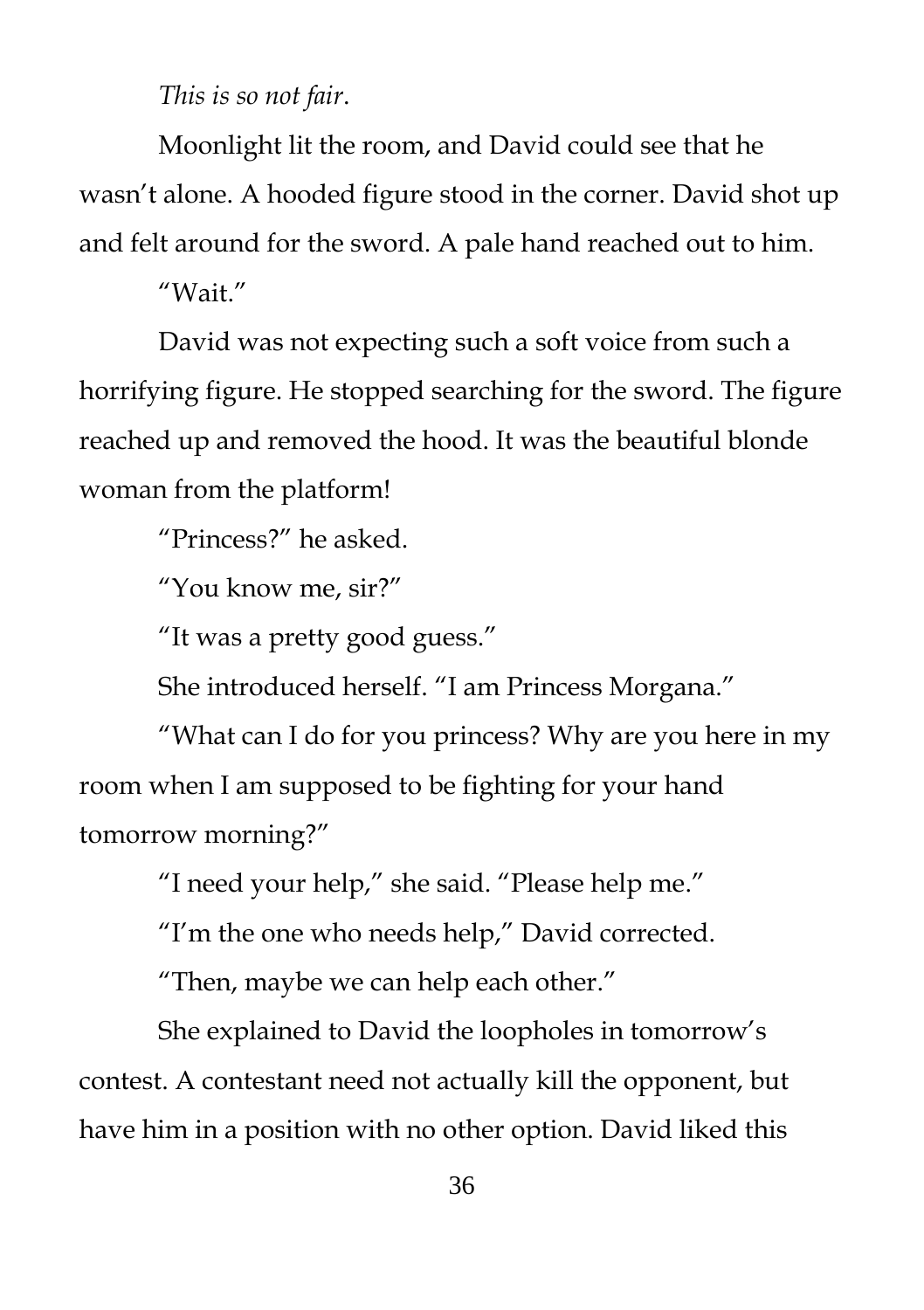thought at first. Then again, he wasn't the best at the recent wrestling unit in gym. And those were high school boys. How was he going to beat an opponent that was the best Ethelrod had to offer? At least he didn't have to kill anyone now. And there was something about the prize as well.

"I thought the winner won the right to marry the princess." David was confused.

"No, this is a mistranslation from older texts. The winner of the contest holds the destiny of the princess," she explained.

"Which means?" he asked.

"This means that you have the option of marrying me or deciding my marriage for me. This is where my favor comes in." She continued to explain that her heart belonged to another. David assumed it was the man from the town square she was talking to who had looked like he wanted to get violent. If David had a girlfriend who was going to instantly marry some new winner of a contest, he guessed he would get violent, too. She told him that he could exchange his right to marriage for a piece of treasure, which would allow her to marry her love and would allow David to leave and try to find his way back to wherever he came from.

"I don't even know how I got here!" David said.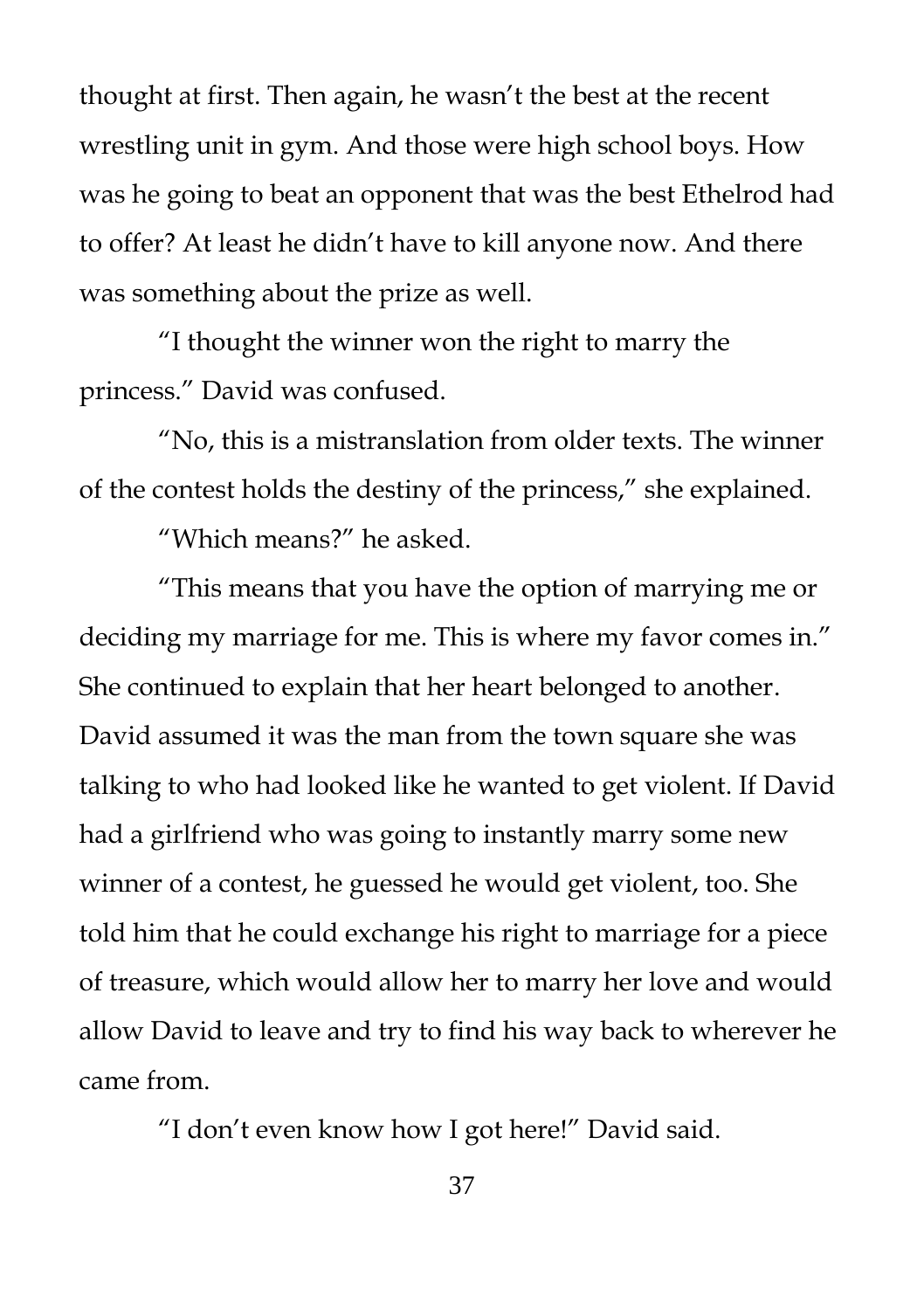"Well, maybe something from the treasure room can help you return, but marrying me will not help."

"Nor will losing the contest. I bet the other guy doesn't know about the death loophole." David couldn't handle it anymore. "It's all too hard. Too difficult. I can't. I won't."

"Do you only do things that are easy? Do you give up when things don't go your way?" Morgana questioned.

David wasn't sure why, but he thought about the books in school he never even started. He knew they would be a challenge, so he never even opened them. He just pretended to read them instead. What was wrong with taking shortcuts if it meant he wouldn't look like an idiot in class? He did what he knew he'd be good at and therefore never failed.

"So?" David replied.

"Just because something is tough or difficult, it doesn't mean that it isn't possible. The challenge is what makes something wonderful when you finally overcome your obstacles. The sense of success that comes when working hard over time is much better than achieving a simple task. Don't be afraid of a challenge when it can make you a better person in the end."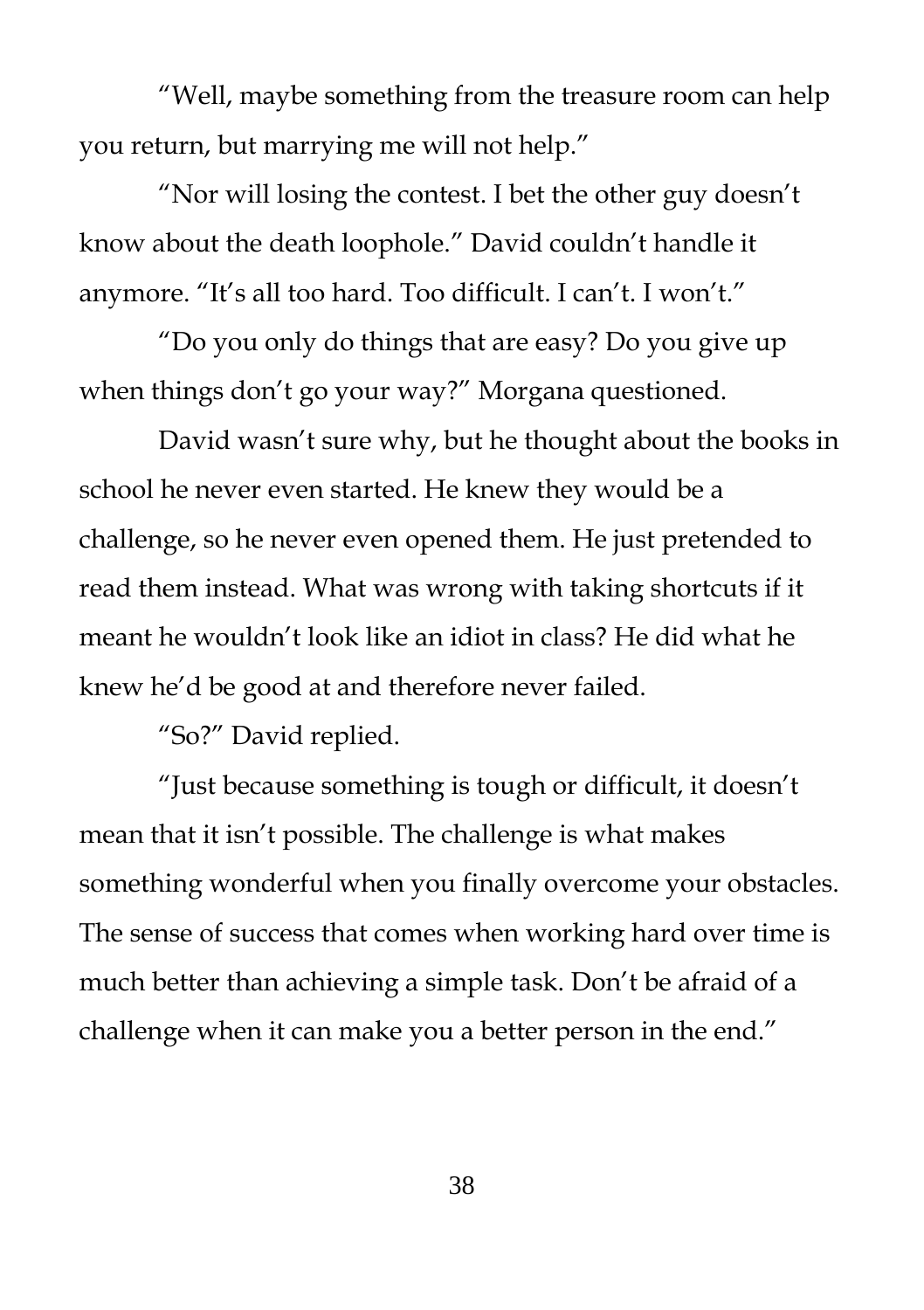Princess Morgana was right. David agreed to help her and hopefully help himself get home somehow. All of this, however, depended on David surviving the contest.

\*\*\*

The next morning, David woke up to trumpets and cheering. Gretchen told him the contest would happen in the square. He guessed the crowd was already gathered. David wondered if someone was going to come and get him soon, when the door burst open and numerous hands pulled him out into the square. A small section had been roped off.

*That must be for the fight. Not too big of a space. Great.*

It felt like one million hands were pushing him closer. His heart was racing, and David could feel it beating in his throat. He was tossed into the fighting section and looked around. There was no one else in the ring with him, but David did find a comforting face outside the ring.

"Gretchen!" He ran to the little girl, her hair still in braids. "Don't die today, David. It's harder to have a life if you are dead."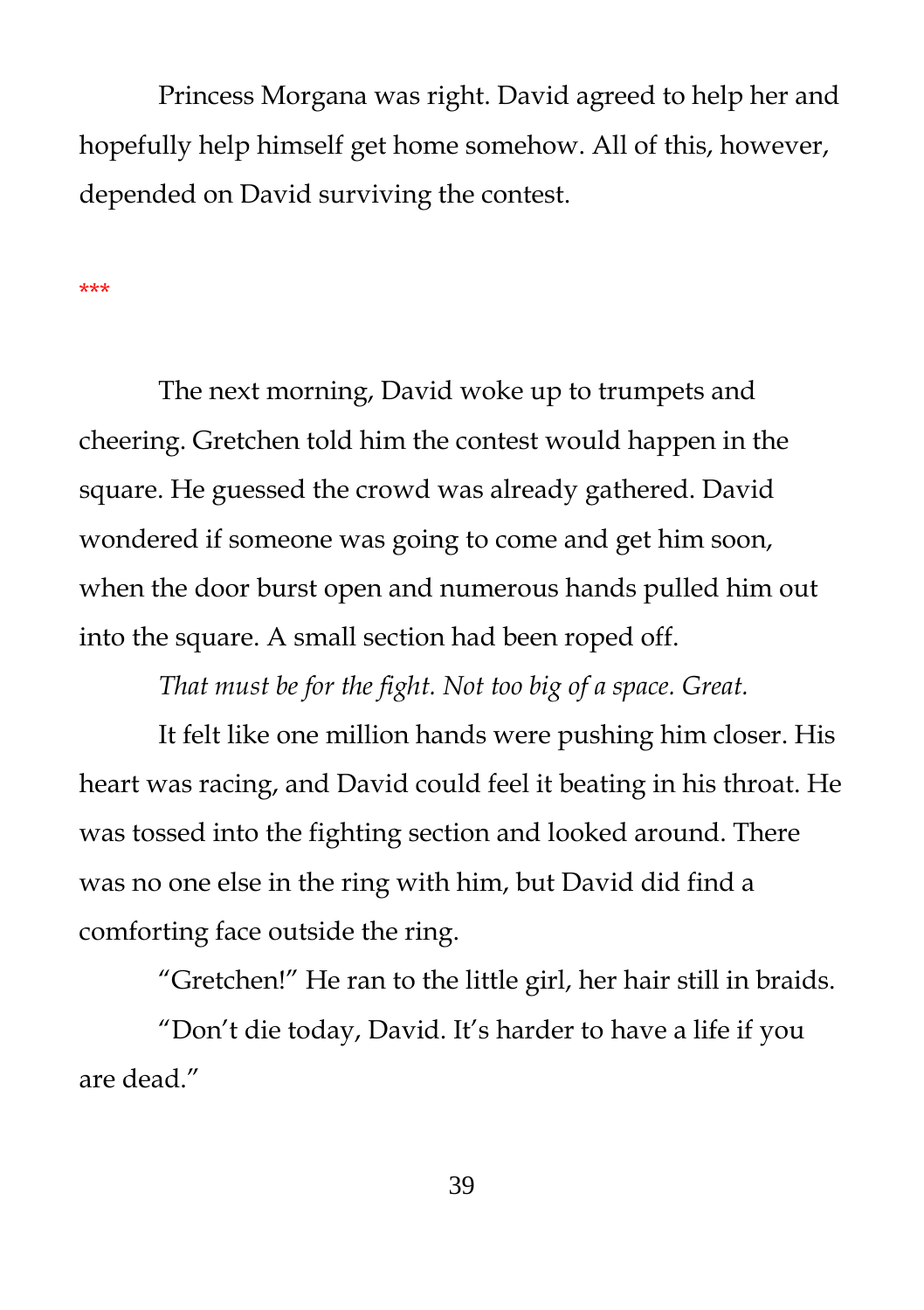"I'll try not to! I'm not a big fan of that option either. Where is this guy I'm fighting?" he asked.

"Here he comes now." Gretchen pointed to a section in the crowd that parted for the best warrior they had to send. He was a large man with huge muscles, and David probably only came up to his chest. He got to the ring and held out his hand, feeling for the rope to climb over. A short man next to him whispered instructions, as the warrior fumbled over the rope.

"What's wrong with him?"

"He's blind," Gretchen answered. "But do not let that trick you. His other senses are extremely strong. He truly is the best warrior Ethelrod has to offer. And the most deadly. Watch yourself, David."

The king gave a short speech on his platform, as Princess Morgana stood next to him watching anxiously. After the speech, he rang a bell, and the crowd cheered so loudly it sounded as if a bomb was going off.

David barely had time to notice the fight had begun when a huge blade swung by his face. That first blow almost took David's ear off. He could still hear the ringing left behind by his opponent's sword cutting the air so near his face. It wasn't necessarily the best face in the world, but it was his, so David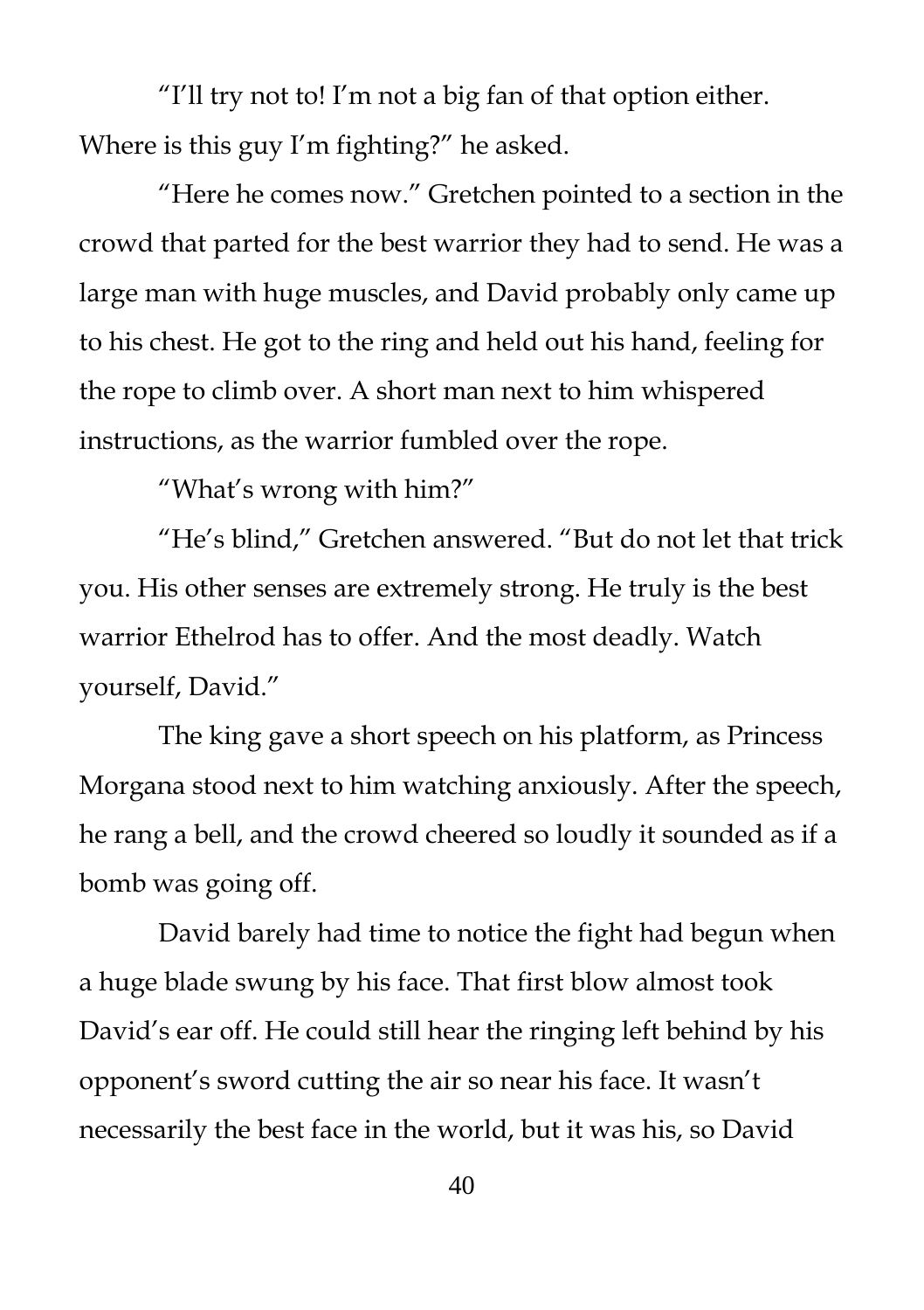tried to keep it and himself as far away from danger as much as he could. This, of course, was easier said than done when staring down a gargantuan warrior whose only purpose was to hack you into a million tiny pieces.

How did he get to this point? Everything had escalated so quickly!

David could have created a list of people to blame, but he was too busy ducking another swing of the sword and somersaulting away from his opponent. Now backed into a corner, the mammoth of a man ran toward him swinging his hungry sword. David froze. He couldn't even think. The only thing David knew to be true as he looked near-death in the face was that a week ago he never would have predicted this was in store for his summer vacation.

His opponent swung his sword at David again. It would have chopped him in half if he hadn't moved to the right just in time. As he ran to the other side of the ring, the fighter's ears followed him and so did his blade. David stood still for a moment, and the warrior seemed to lose him in the cheering of the crowd. This might work. Just don't move, nothing will happen and maybe they will just end the contest.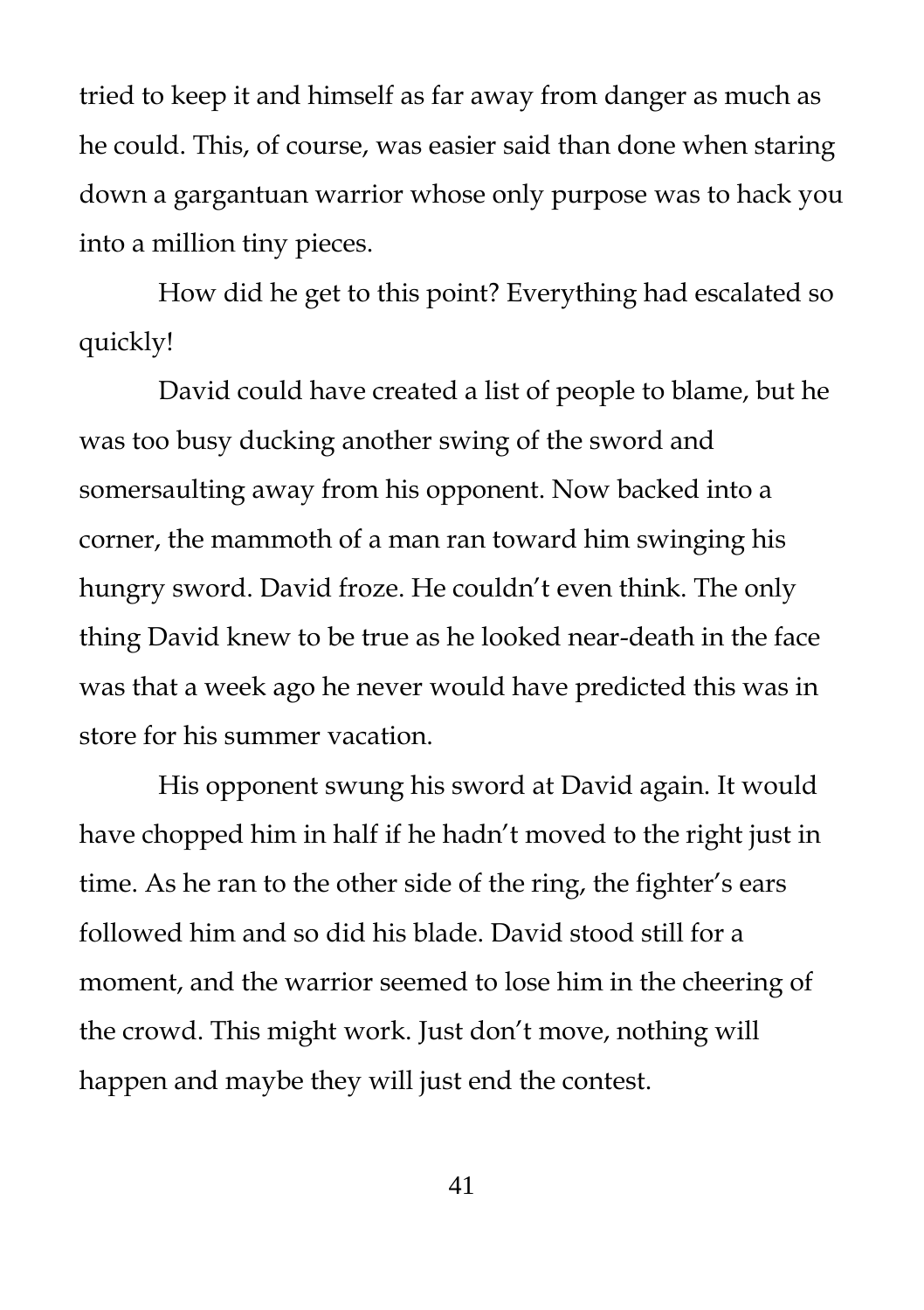The warrior did not cooperate with that plan. He screamed and started swinging his sword all over in an attempt to hit David or at least make him reveal himself.

"You can't hide forever," he yelled in his deep voice.

David reached for his sword and pulled it out of its sheath. Of course, the warrior heard this, slashed his sword through the air, and knocked David's sword out of his hand. The crowd grew silent. David was worried.

"I can hear your breathing, boy. You scared?"

The warrior lunged his sword straight at David, but he ducked and somersaulted just in time toward his sword, skidding across a noisy pile of rubble.

"Running away are you?" the fighter called out in David's direction.

Gretchen was right; this guy was good.

David started to stand up, and the pebbles at his feet made even more noise. The warrior started rushing at him. Without even thinking, it hit him. Suddenly, David knew what to do. David picked up a pebble and tossed it across the ring so that it clattered on the cobblestones on the opposite side. The warrior skidded to a halt. He turned in the other direction away from David. David kept at it. He threw handfuls of rocks in that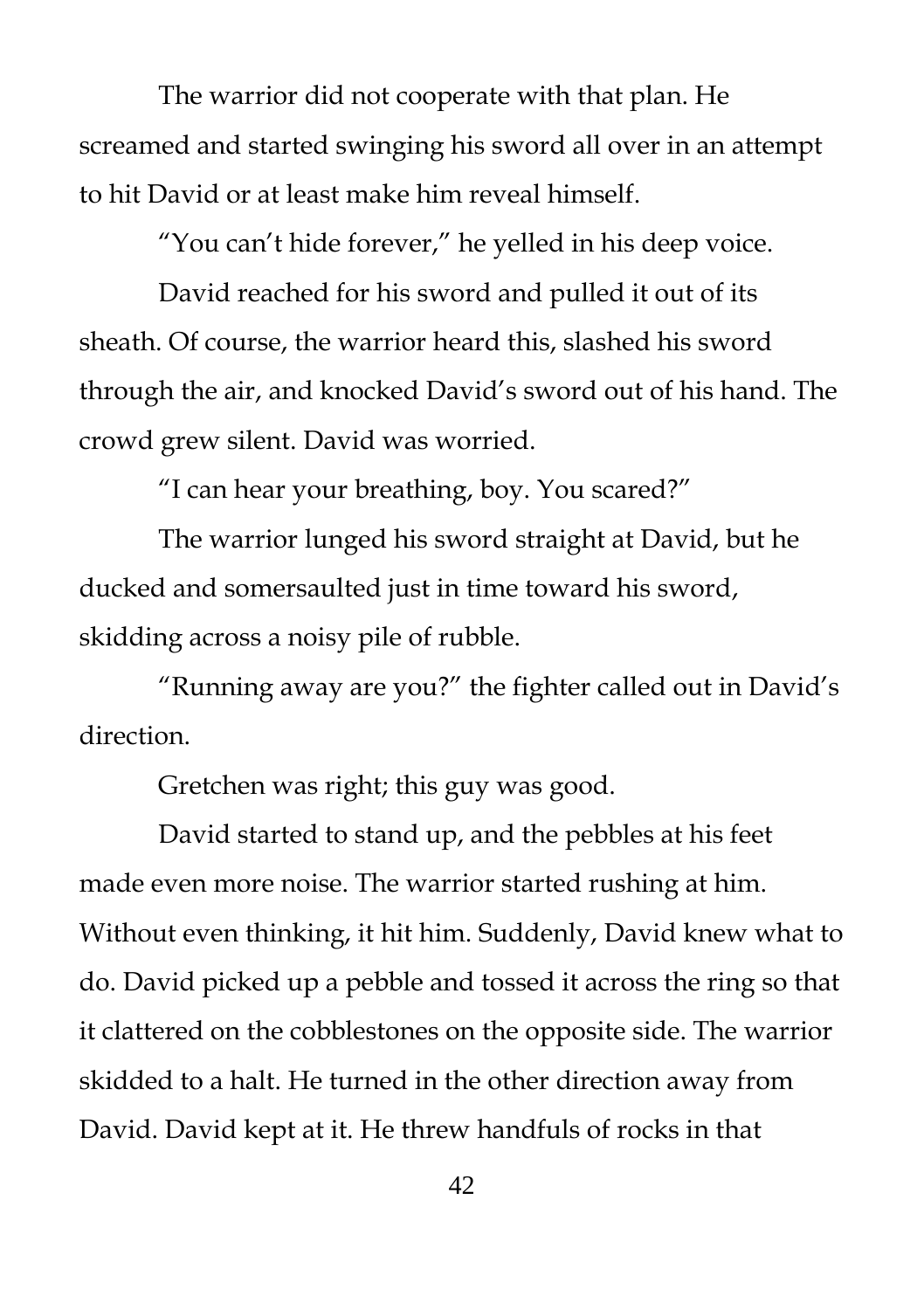direction making as much noise as he could. The warrior kept striking the air and ground trying to find what he thought was David. If David was going to win this, he had to do it quick. He threw the last of the pebbles at his feet and ran toward the warrior. Hearing noises from both sides, the warrior struggled to make a decision. This delay was all David needed to slash the fighter's leg and bring him crashing to the ground, dropping his sword. With his foot, David held down the warrior's chest and put the tip of his sword to the man's throat.

"Don't move if you want to live," David told him.

He looked up eagerly at the platform. The king was confused, but Princess Morgana was whispering what David hoped were the loopholes of this ancient contest.

The king stood up and announced, "We have our champion!"

The applause was thundering. The same hands that pushed him into the ring this morning pulled David up onto the platform with the king and his daughter.

"And here is your future bride," the king said, as he shoved David toward Princess Morgana.

"Actually, your highness," David started. "I would like an exchange."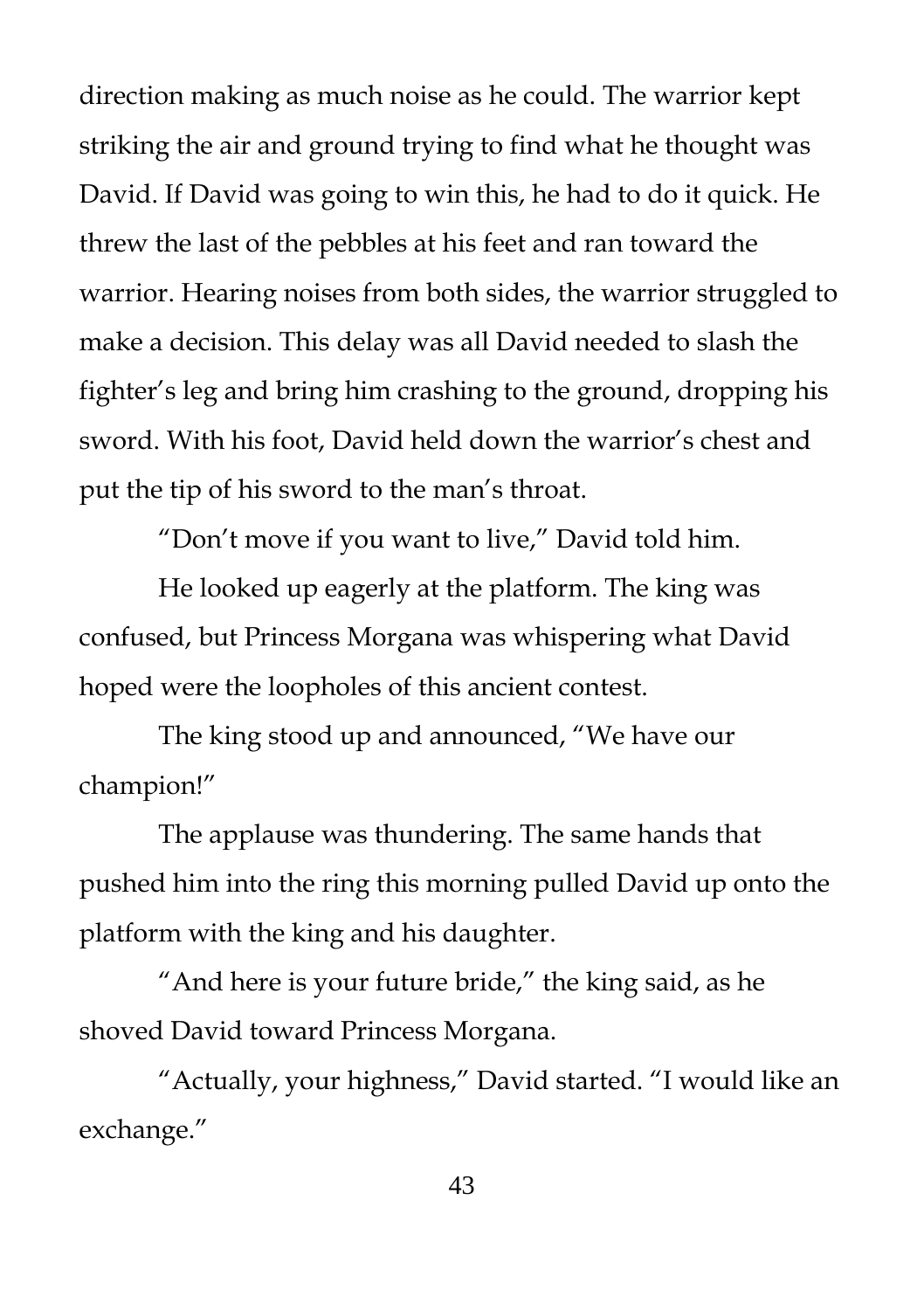"Exchange?" the king roared. "My daughter is not good enough for a lowly visitor?"

"Father," Princess Morgana interrupted. "Let him speak. He has won that right today."

David continued. "Your highness, I choose to allow the princess to marry whom she will and command that they be wed immediately. And because I have done this, I will accept a gift from your treasury."

The king had no words, but seemed to agree with the decision this time without any side conversations with his daughter.

"Very well."

#### \*\*\*

On the way through the crowd to the treasury, Gretchen found David and leaped onto his back in congratulations. "You did it!" she screamed.

"I did! And now I need your help once more. I'm on my way to find something in the treasury that will hopefully help get me home." Gretchen nodded and agreed to help him search.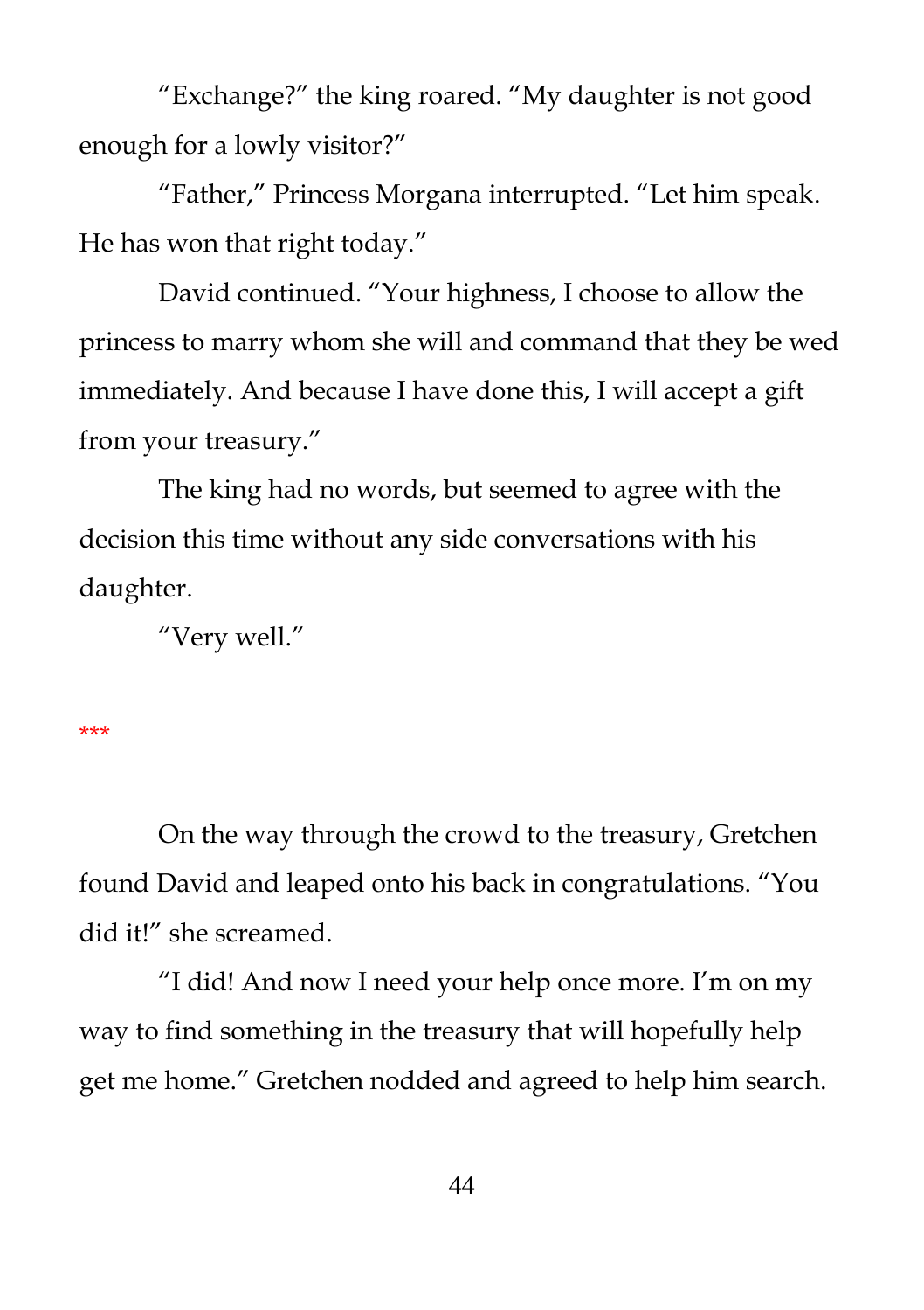\*\*\*

The guard left them alone in the treasury and told David he was only allowed to pick one item, but it may be any item he chose. Gretchen instantly shot off, and David lost her running through the mountains of gold objects. It was hard to believe what Gretchen said about this being a poor kingdom when this room was filled with so much stuff.

David sifted through the items and could not find any maps. There were no compasses, nothing to help him find out where he was or how to get back to where he came from. David was getting frustrated when he heard a familiar giggle behind him. He turned to see Gretchen, her hands behind her back.

"David," she said. "I think this might help."

From behind her, she revealed a brightly shining golden object that was moving quite quickly. Sheets of gold were constantly flipping around. What was this thing? David looked closer. It was a book! The golden sheets were pages. The book laid flat in Gretchen's hands and the pages appeared to be constantly turning as fast as possible, while never reaching the end of the book. David took it gently in his hands, but the object felt familiar. He looked even more closely. This book had a bright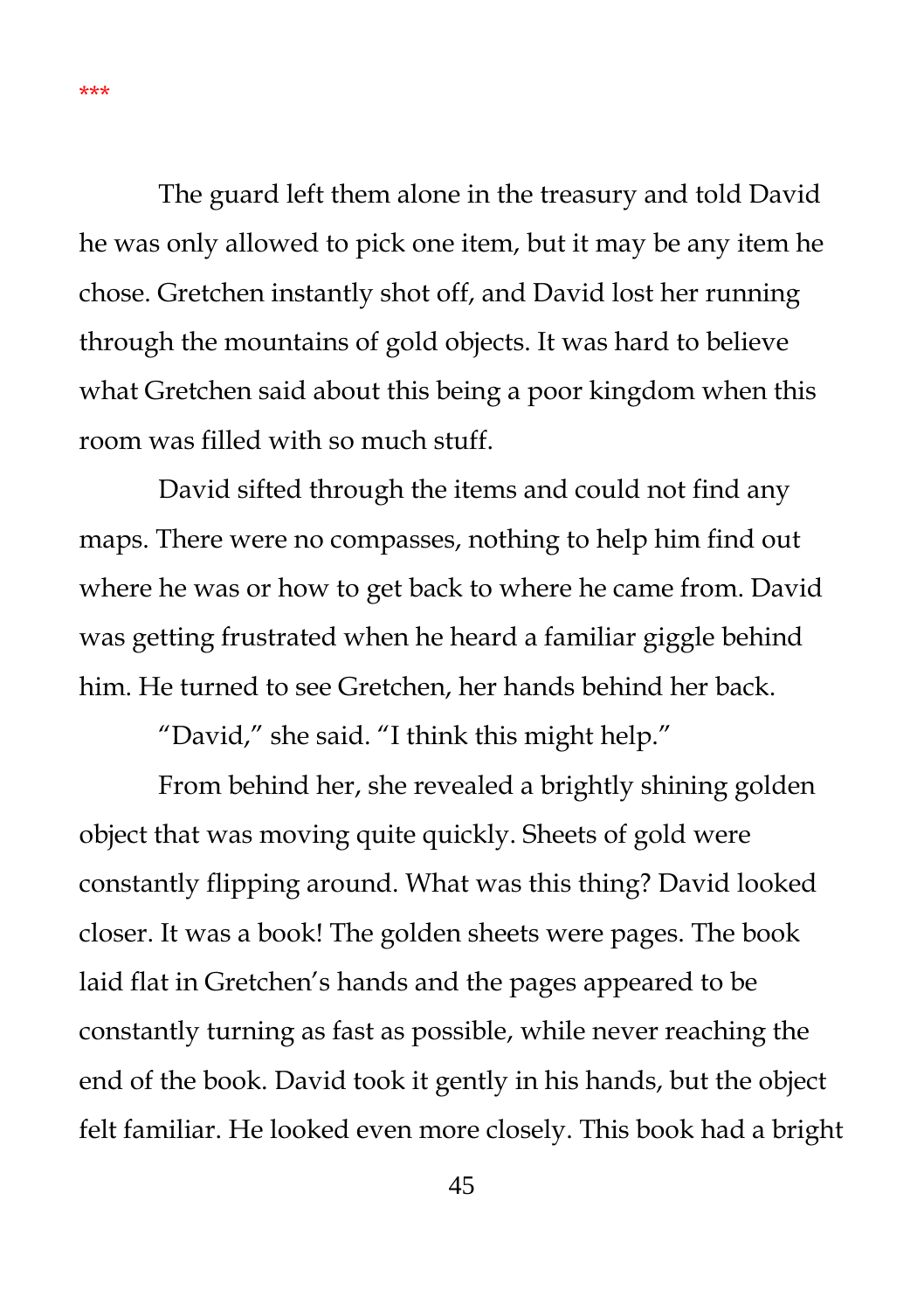red leather cover and golden pages. Just like the book from Mr. Linden's library!

\*\*\*

David felt the bump on his head. Everything was starting to come back now. That first night in the library, He lied down on the couch, crossed his arms, and nuzzled his head into the crook of his elbow and closed his eyes. Yet, David did not fall asleep. There was too much light coming from the direction of the fireplace. David could almost see it through his eyelids. David opened his eyes, but it was not the fire that they fell upon. It was the book in front of him on the coffee table.

Whether it was from the fire or not, the gold lining of the book's pages began to glow softly. Slowly, little hairs seemed to be growing out from the spine in between the pages. Was the firelight playing tricks on his eyes? Was this a symptom of not getting enough sleep? Then, David noticed they weren't hairs. They were vines that sprouted leaves and gently crawled their way out of the book. They twisted their way across the table and down the legs toward the floor that was no longer covered in a thick carpet, but grass and dirt. Around David, couches turned to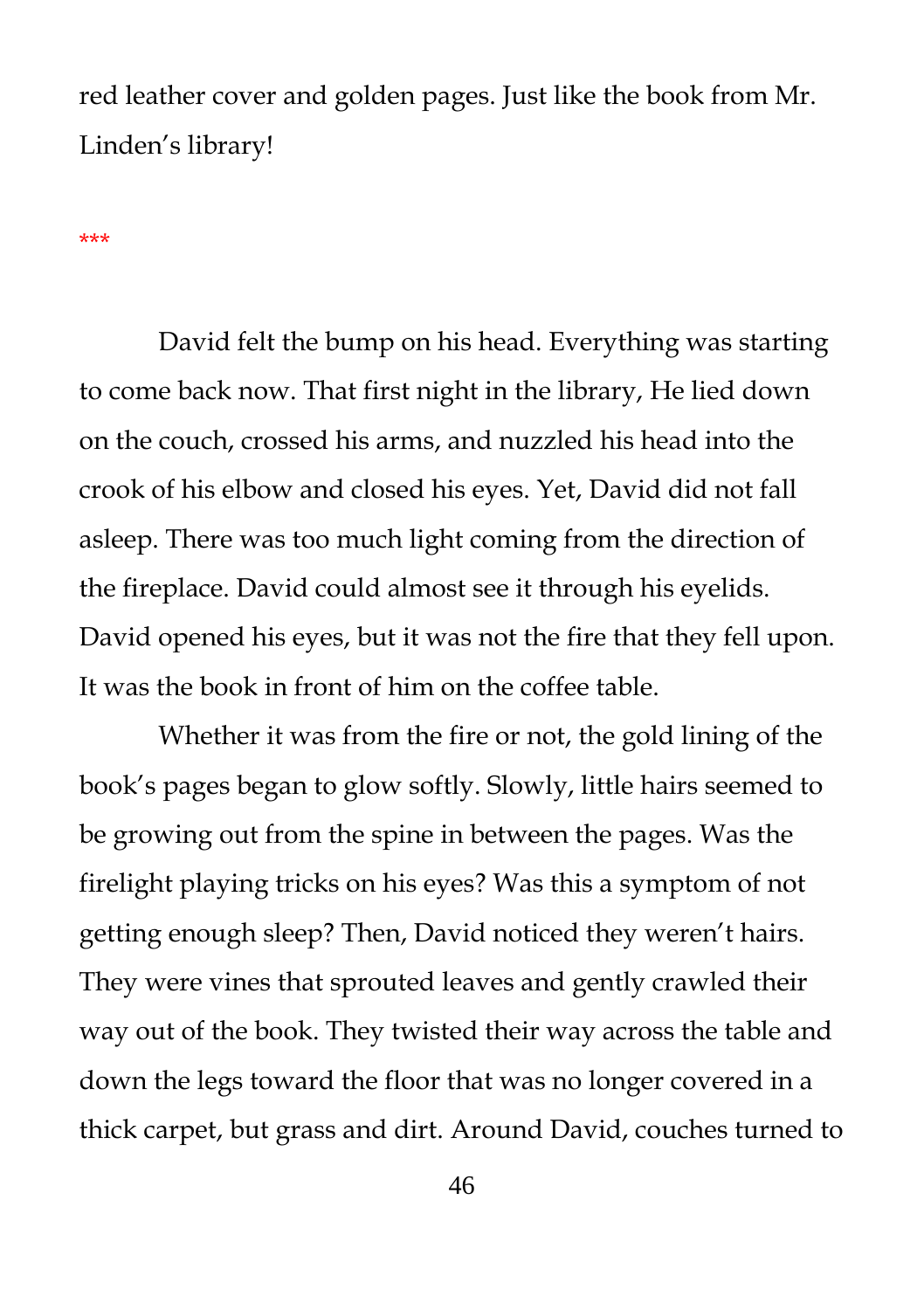boulders and from the legs of lamps sprung trees growing high beyond the curved ceiling that was no longer present. Instead, they rose up into a dark starry night. A forest appeared as the library slipped away.

David didn't know what to do. How was one supposed to react when a room was transforming and being taken over by nature? He watched in awe as more trees were spontaneously shooting out of the ground, higher and higher. He jumped back as one came directly in front of him, but went too far. Behind him, another tree sprung up and a branch bashed David in the back of the head. He felt dizzy and collapsed onto the nearby couch.

He was groggy, but he could feel one final tree rise. It came out of the ground right underneath David's couch, taking it up into the air with David still in it. David felt the rush of wind as he was transported higher and higher into the branches of the massive tree. David tried to stay strong, but his head hurt and he couldn't keep his eyes open any more.

\*\*\*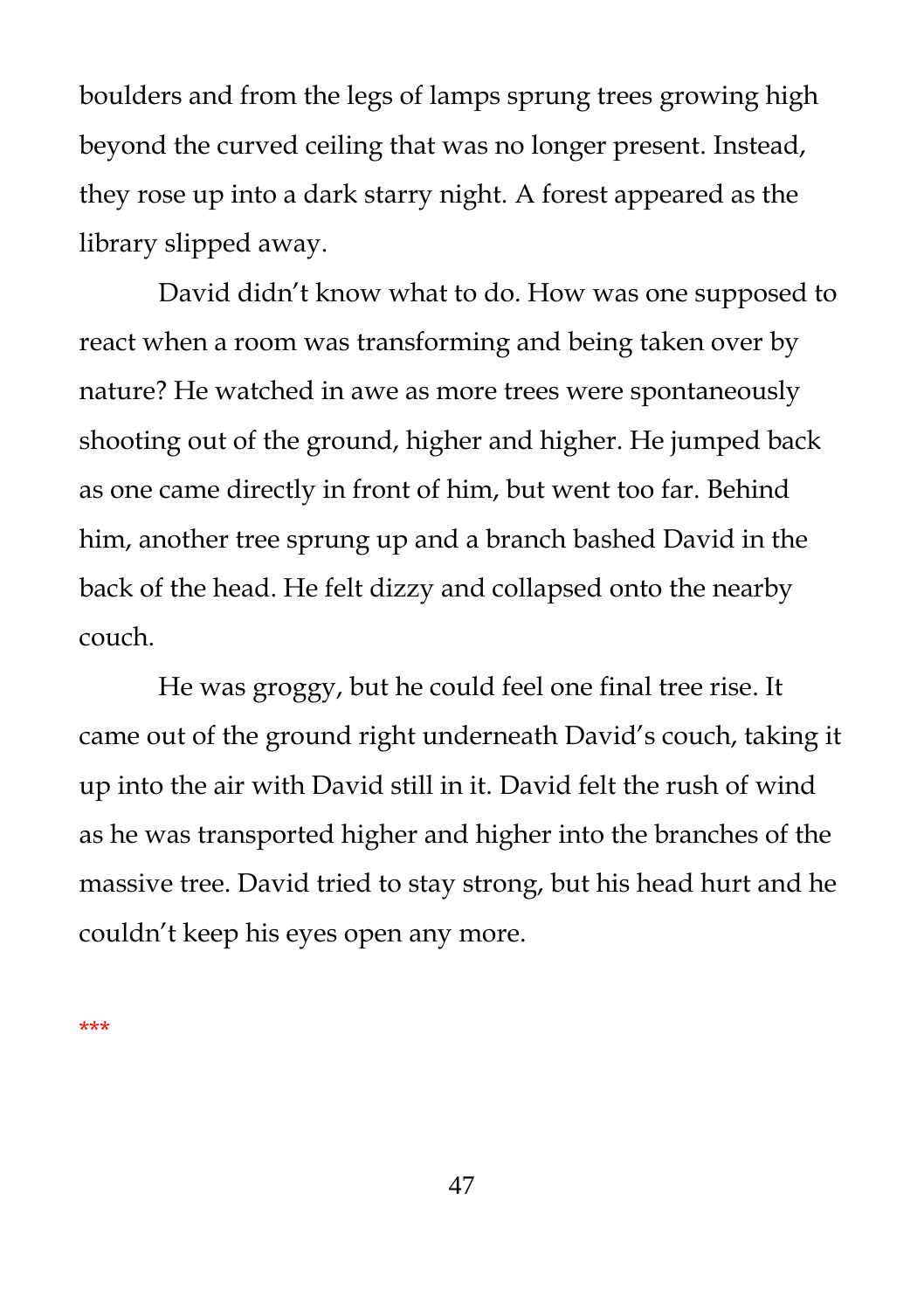David remembered now. That book. That same book that magically transported David from Mr. Linden's library and into the kingdom of Ethelrod was now again in his hands thanks to the help of a little girl.

"This is my book!" David screamed in excitement. "But how did you—"

"I told you," Gretchen explained. "All treasure must be turned in directly to the king or else. I didn't know what to do. I didn't even know you then or that it actually was your book. It was just sitting there on the table. I didn't even notice anyone else was around until you woke up and fell out of that tree. I'm sorry, David. I didn't think it would be that important. It is only a book after all."

"Open a book and anything could happen," David repeated. He remembered Mr. Linden saying something about that. "Anything is possible. And it only ends when you close the book."

"Is that it? Is that how you will get home?" Gretchen asked.

"It's that simple."

David tried pushing the covers of the book together, but it was harder than he thought. It was like pushing two repelling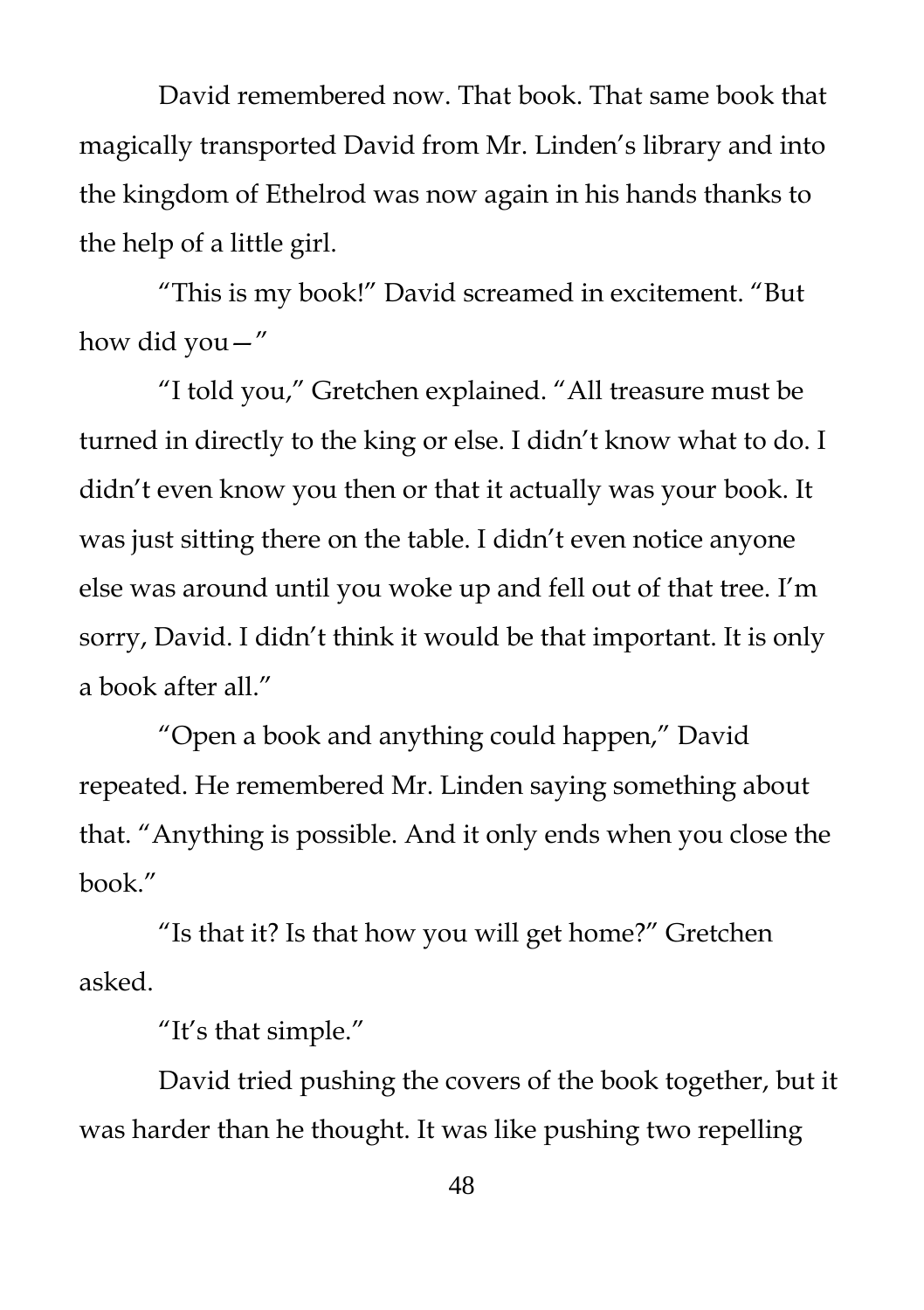magnets together against their will. The pages kept turning and as the covers got closer and closer together, the golden light from the pages became brighter. As David was about to close the book, the light became so focused and so bright that he had to clamp his eyes shut so they wouldn't burn right out of their sockets.

#### \*\*\*

When David opened his eyes again, there was only daylight. He could feel his arm against his face. He sat up to find himself in a chair at a table. Where was he now? David quickly looked around. The walls of the room seemed familiarly filled with books. Two tall windows let in the morning light as the remaining smoke smoldered on a dying fire in the marble fireplace between them. David was in Mr. Linden's library. He was back!

Did he ever leave? David found the red book he had discovered the night before on the table in front of him. The book was closed. Had he simply dreamt it all? David looked around even more for a signal, some type of sign; instead he found a face.

49